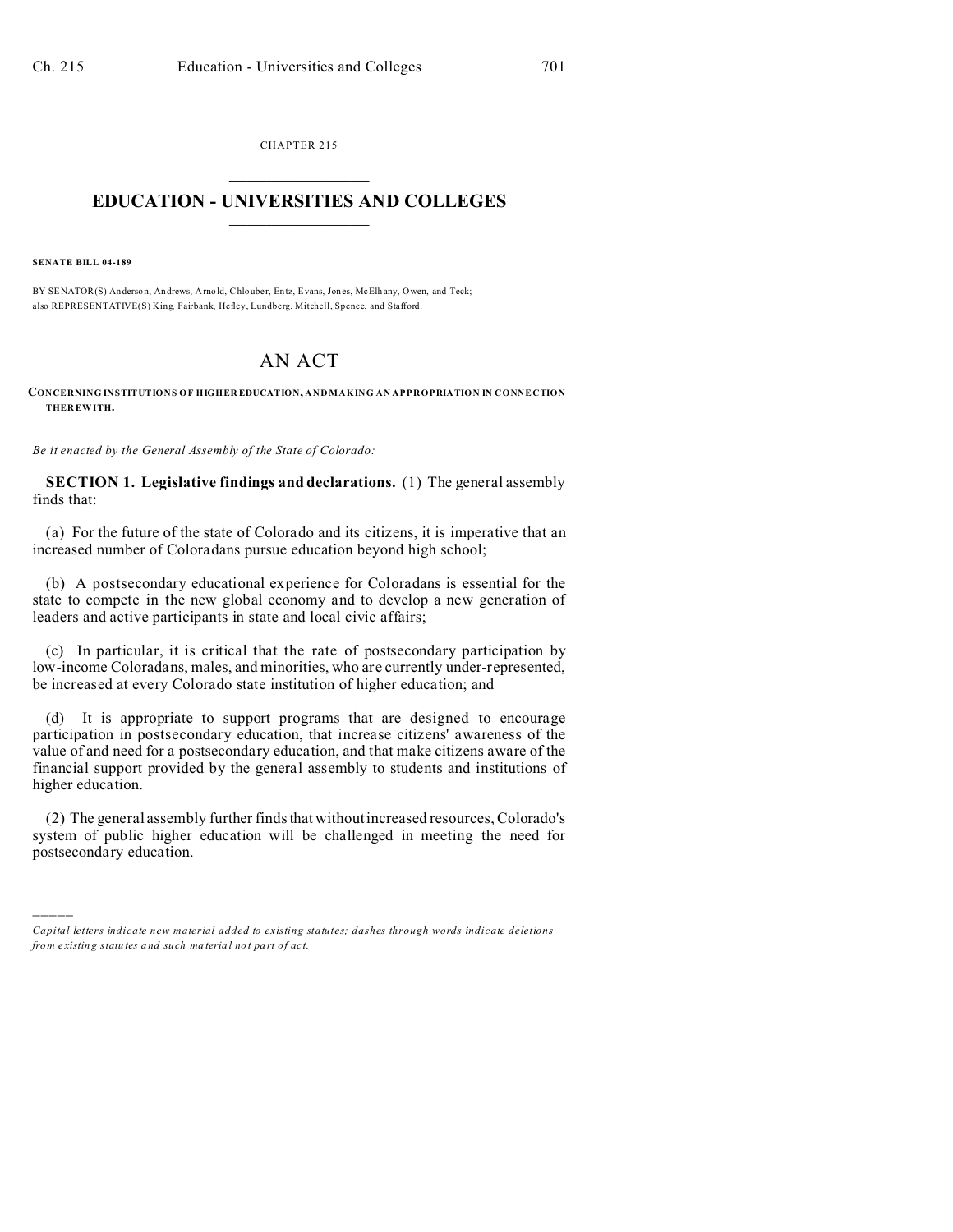(3) The general assembly also finds that the governor created a blue ribbon panel on higher education consisting of prominent Colorado citizens, and the blue ribbon panel found that:

(a) Colorado is a paradox in terms of its citizens' overall educational attainment level and the participation of its high school students in higher education immediately following high school;

(b) During the past two decades, Colorado has been at the top or near the top of all states for the highest percentage of its adult population holding at least a bachelor's degree;

(c) According to a national report, Colorado was tied for twenty-seventh among all states with only thirty-nine percent of its high school freshmen going on within four years to attend a postsecondary institution;

(d) A substantial number of Coloradans are not participating in higher education, and, as a result, Colorado's citizens are not benefitting from the current system or the current funding of higher education;

(e) Based on these findings, the blue ribbon panel set as a goal increased access and opportunities for Coloradans by encouraging participation of groups who are currently under-represented, specifically low-income individuals, males, and minority groups, at every Colorado state institution of higher education and increased participation of recent high school graduates at those institutions; and

(f) The blue ribbon panel further recommended that the state fundamentally change the process by which postsecondary education is financed from that of funding institutions to funding individual students.

(4) The general assembly further finds that:

(a) Funding students can have the impact of strengthening competition among institutions which in turn can lead to improved quality and greater differentiation; and

(b) Greater resource flexibility for institutions can enhance more educational opportunities for low-income and other under-represented students, as well as increase educational excellence.

(5) Therefore, it is the intent of the general assembly that:

(a) This new funding system should encourage access and student enrollment for undergraduate students while maintaining distinctive missions of universities and colleges and encouraging geographical access;

(b) All Colorado residents should have access to the college opportunity fund; and

(c) Performance contracts should provide for greater flexibility and a more focused accountability for institutions to students and the people of Colorado.

(6) It is the intent of the general assembly in enacting this act to fundamentally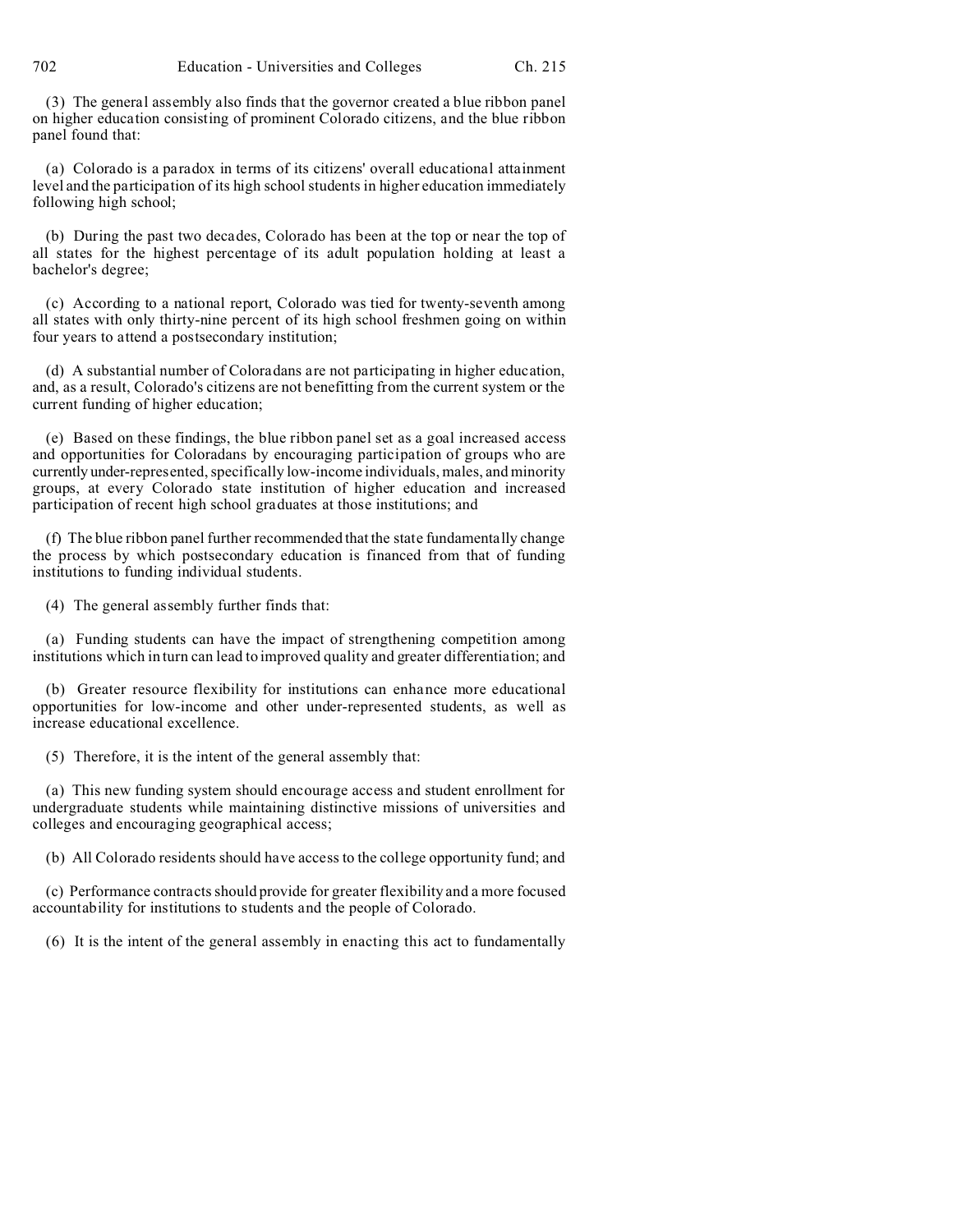change the process by which the state finances postsecondary education from funding institutions to funding individuals.

(7) It is the further intent of the general assembly that:

(a) The state, through the Colorado commission on higher education, shall acquire from institutions of higher education specified educational services and facilities required for the full development of Colorado's educational and economic opportunities; and

(b) Such services shall be acquired under an agreement negotiated between the commission and the institutional governing boards pursuant to which the governing boards agree to provide specified educational services and facilities in exchange for the commission's payment, on behalf of the state, of agreed-upon charges.

(8) The general assembly finds and declares that:

(a) The provision of higher education services is a business; and

(b) For the purposes of determining whether an institution or group of institutions may be designated as an enterprise, so long as the institution or group of institutions receives less than ten percent of its total annual revenues in grants from all Colorado state and local governments combined, it is sufficient that the governing board of an institution of higher education has authority to issue revenue bonds on behalf of such institution or group of institutions.

(9) It is not the intent of the general assembly in enacting this act to cause the closure of any institution of higher education.

(10) While it is the general assembly's intent to change the process of funding for postsecondary education, funding for postsecondary education is not an entitlement. During periods of revenue shortfalls, the general assembly may use a variety of mechanisms to balance the state's budget, including reducing appropriations to institutions of higher education, decreasing the value of the stipend, or placing a limit on the number of stipends funded under this act based upon the overall budgetary needs of the state.

**SECTION 2.** Title 23, Colorado Revised Statutes, is amended BY THE ADDITION OF A NEW ARTICLE to read:

## **ARTICLE 18 College Opportunity Fund**

### PART 1 GENERAL PROVISIONS

**23-18-101. Short title.** THIS ARTICLE SHALL BE KNOWN AND MAY BE CITED AS THE "COLLEGE OPPORTUNITY FUND ACT".

**23-18-102. Definitions.** AS USED IN THIS ARTICLE, UNLESS THE CONTEXT OTHERWISE REQUIRES: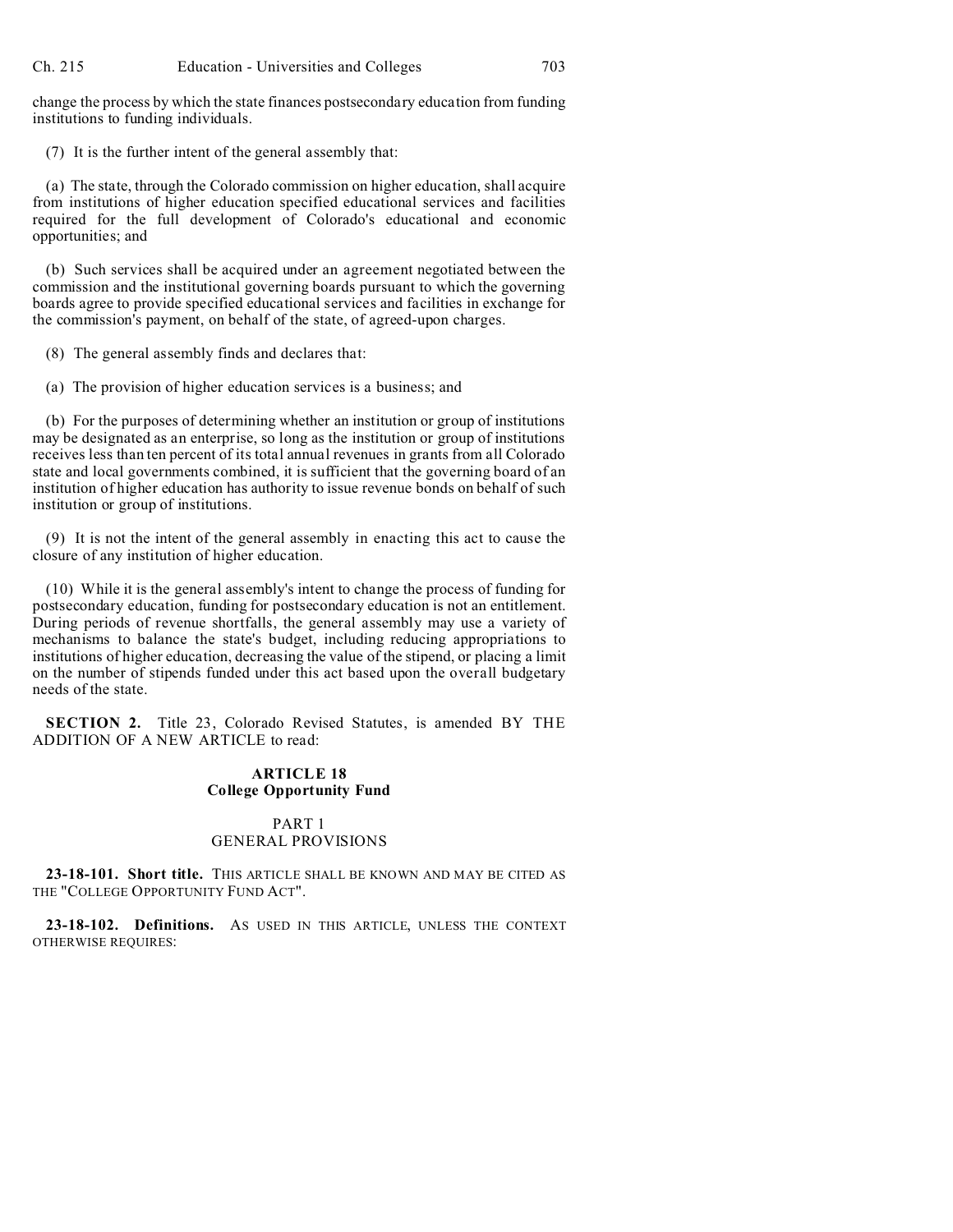(1) "COLLEGE OPPORTUNITY FUND" OR "FUND" MEANS THE COLLEGE OPPORTUNITY FUND CREATED IN SECTION 23-18-202.

(2) "COLLEGE OPPORTUNITY FUND PROGRAM" OR "PROGRAM" MEANS THE COLLEGE OPPORTUNITY FUND PROGRAM CREATED IN THE DEPARTMENT OF HIGHER EDUCATION PURSUANT TO SECTION 23-18-201 (1).

(3) "COMMISSION" MEANS THE COLORADO COMMISSION ON HIGHER EDUCATION ESTABLISHED PURSUANT TO SECTION 23-1-102.

(4) "DEPARTMENT" MEANS THE COLORADO DEPARTMENT OF HIGHER EDUCATION ESTABLISHED PURSUANT TO SECTION 24-1-114, C.R.S.

(5) (a) "ELIGIBLE UNDERGRADUATE STUDENT" MEANS:

(I) A STUDENT WHO IS ENROLLED AT A STATE INSTITUTION OF HIGHER EDUCATION AND WHO IS CLASSIFIED AS AN IN-STATE STUDENT FOR TUITION PURPOSES; OR

(II) A STUDENT WHO IS ENROLLED AT A PARTICIPATING PRIVATE INSTITUTION OF HIGHER EDUCATION AND WHO:

(A) IS CLASSIFIED AS AN IN-STATE STUDENT FOR TUITION PURPOSES;

(B) IS A GRADUATE OF A COLORADO HIGH SCHOOL OR HAS SUCCESSFULLY COMPLETED A NONPUBLIC HOME-BASED EDUCATIONAL PROGRAM AS PROVIDED IN SECTION 22-33-104.5, C.R.S.;

(C) DEMONSTRATES FINANCIAL NEED THROUGH THE STUDENT'S ELIGIBILITY FOR THE FEDERAL PELL GRANT, OR ITS SUCCESSOR PROGRAM; AND

(D) MEETS ANY OTHER ELIGIBILITY REQUIREMENTS ESTABLISHED BY THE COMMISSION.

(b) "ELIGIBLEUNDERGRADUATE STUDENT" SHALL NOT MEAN A STUDENT ENROLLED IN AN OFF-CAMPUS, EXTENDED CAMPUS, OR CONTINUING EDUCATION CLASS, THAT IS NOT SUPPORTED BY STATE GENERAL FUND MONEYS, EXCEPT AS APPROVED BY THE COMMISSION.

(6) "GOVERNING BOARD" MEANS THE GOVERNING BODY OF A STATE INSTITUTION OF HIGHER EDUCATION.

(7) "INSTITUTION OF HIGHER EDUCATION" MEANS A PARTICIPATING PRIVATE INSTITUTION OF HIGHER EDUCATION OR A STATE INSTITUTION OF HIGHER EDUCATION.

(8) "PARTICIPATING PRIVATE INSTITUTION OF HIGHER EDUCATION" MEANS A PRIVATE INSTITUTION OF HIGHER EDUCATION THAT ENTERS INTO A PERFORMANCE CONTRACT WITH THE DEPARTMENT PURSUANT TO SECTION 23-5-128 AND AGREES TO PARTICIPATE IN THE PROGRAM.

(9) "PRIVATE INSTITUTION OF HIGHER EDUCATION" MEANS A NOT-FOR-PROFIT COLLEGE OR UNIVERSITY THAT IS NOT PERVASIVELY SECTARIAN AND THAT MAINTAINS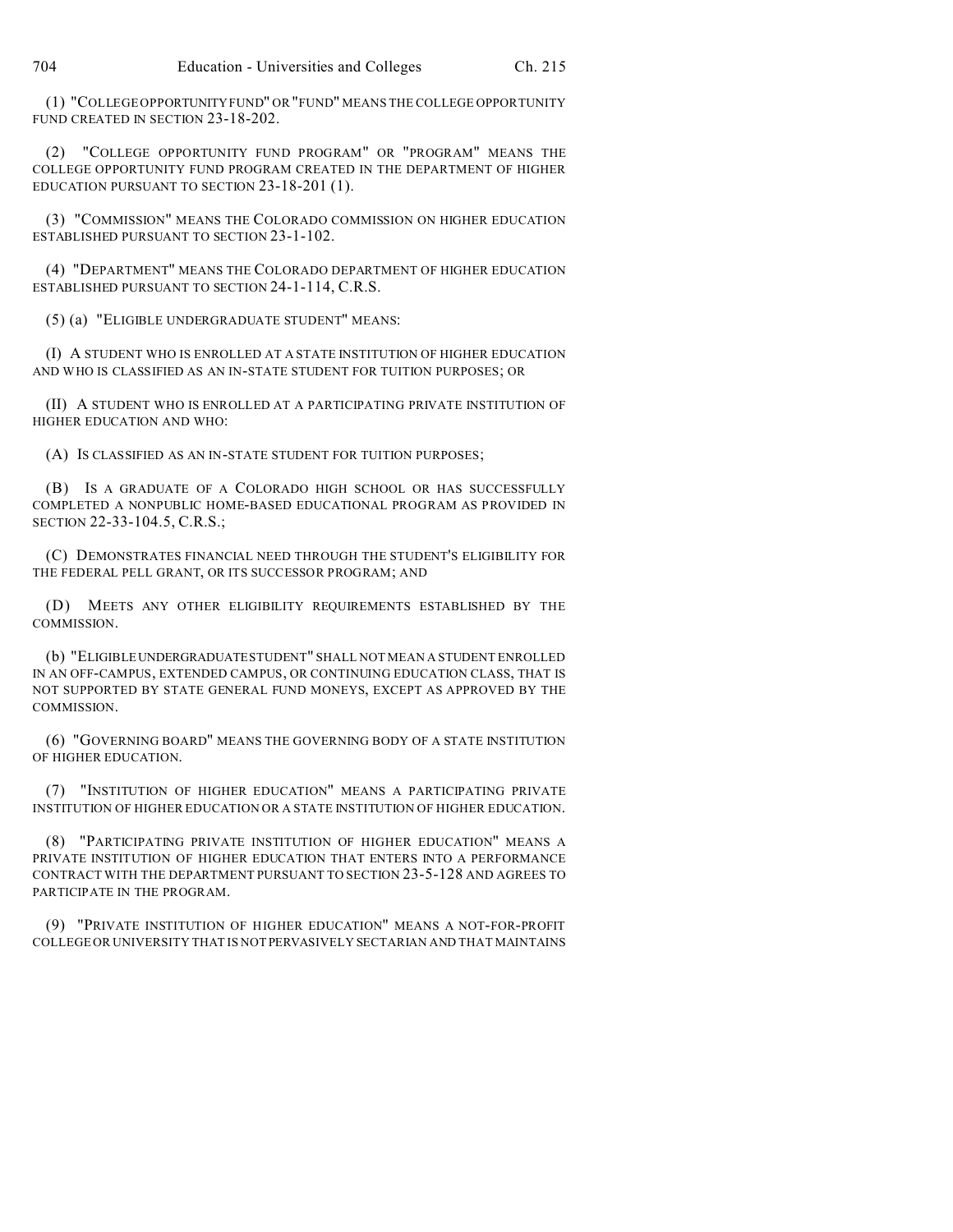ITS PRIMARY PLACE OF BUSINESS IN THE STATE OF COLORADO, THAT OFFERS GENERAL BACCALAUREATE DEGREES IN ARTS AND SCIENCES, AND THAT IS INSTITUTIONALLY ACCREDITED ON THE BASIS OF AN ON-SITE REVIEW IN COLORADO BY ONE OF THE SIX NATIONALLY RECOGNIZED REGIONAL ACCREDITING ASSOCIATIONS OR BY AN ACCREDITING AGENCY DETERMINED BY THE COMMISSION TO BE APPROPRIATE TO ITS EDUCATIONAL PURPOSES AND PROGRAMS.

(10) (a) "STATE INSTITUTION OF HIGHER EDUCATION" MEANS A PUBLIC POSTSECONDARY INSTITUTION THAT IS GOVERNED BY:

(I) THE BOARD OF GOVERNORS OF THE COLORADO STATE UNIVERSITY SYSTEM;

(II) THE BOARD OF REGENTS OF THE UNIVERSITY OF COLORADO;

(III) THE BOARD OF TRUSTEES OF THE COLORADO SCHOOL OF MINES;

(IV) THE BOARD OF TRUSTEES OF THE UNIVERSITY OF NORTHERN COLORADO;

(V) THE BOARD OF TRUSTEES OF ADAMS STATE COLLEGE;

(VI) THE BOARD OF TRUSTEES OF WESTERN STATE COLLEGE OF COLORADO;

(VII) THE BOARD OF TRUSTEES OF MESA STATE COLLEGE;

(VIII) THE BOARD OF TRUSTEES FOR FORT LEWIS COLLEGE;

(IX) THE BOARD OF TRUSTEES FOR METROPOLITAN STATE COLLEGE OF DENVER; OR

(X) THE STATE BOARD FOR COMMUNITY COLLEGES AND OCCUPATIONAL EDUCATION.

(b) "STATE INSTITUTION OF HIGHER EDUCATION" DOES NOT INCLUDE A JUNIOR COLLEGE THAT IS PART OF A JUNIOR COLLEGE DISTRICT ORGANIZED PURSUANT TO ARTICLE 71 OF THIS TITLE, WHICH DISTRICTS SHALL CONTINUE TO BE ELIGIBLE FOR DIRECT GRANT FUNDING FROM THE GENERAL ASSEMBLY PURSUANT TO SECTION 23-71-301.

(11) "STIPEND" MEANS THE AMOUNT OF MONEY PER CREDIT HOUR SPECIFIED PURSUANT TO SECTION 23-18-202 (2) (b) HELD IN TRUST FOR AND PAID ON BEHALF OF AN ELIGIBLE UNDERGRADUATE STUDENT PURSUANT TO SECTION 23-18-202 (5).

(12) "STUDENT'S SHARE OF IN-STATE TUITION" MEANS THE AMOUNT OF TOTAL IN-STATE TUITION, LESS ANY AMOUNT PAID ON BEHALF OF THE STUDENT AS A STIPEND.

(13) "TOTAL IN-STATE TUITION" MEANS THE TOTAL AMOUNT OF TUITION THAT IS PAID TO A STATE INSTITUTION OF HIGHER EDUCATION BY OR ON BEHALF OF A STUDENT WHO IS ELIGIBLE TO PAY IN-STATE TUITION, INCLUDING BUT NOT LIMITED TO THE AMOUNT OF THE STIPEND PAID ON BEHALF OF THE STUDENT.

## PART 2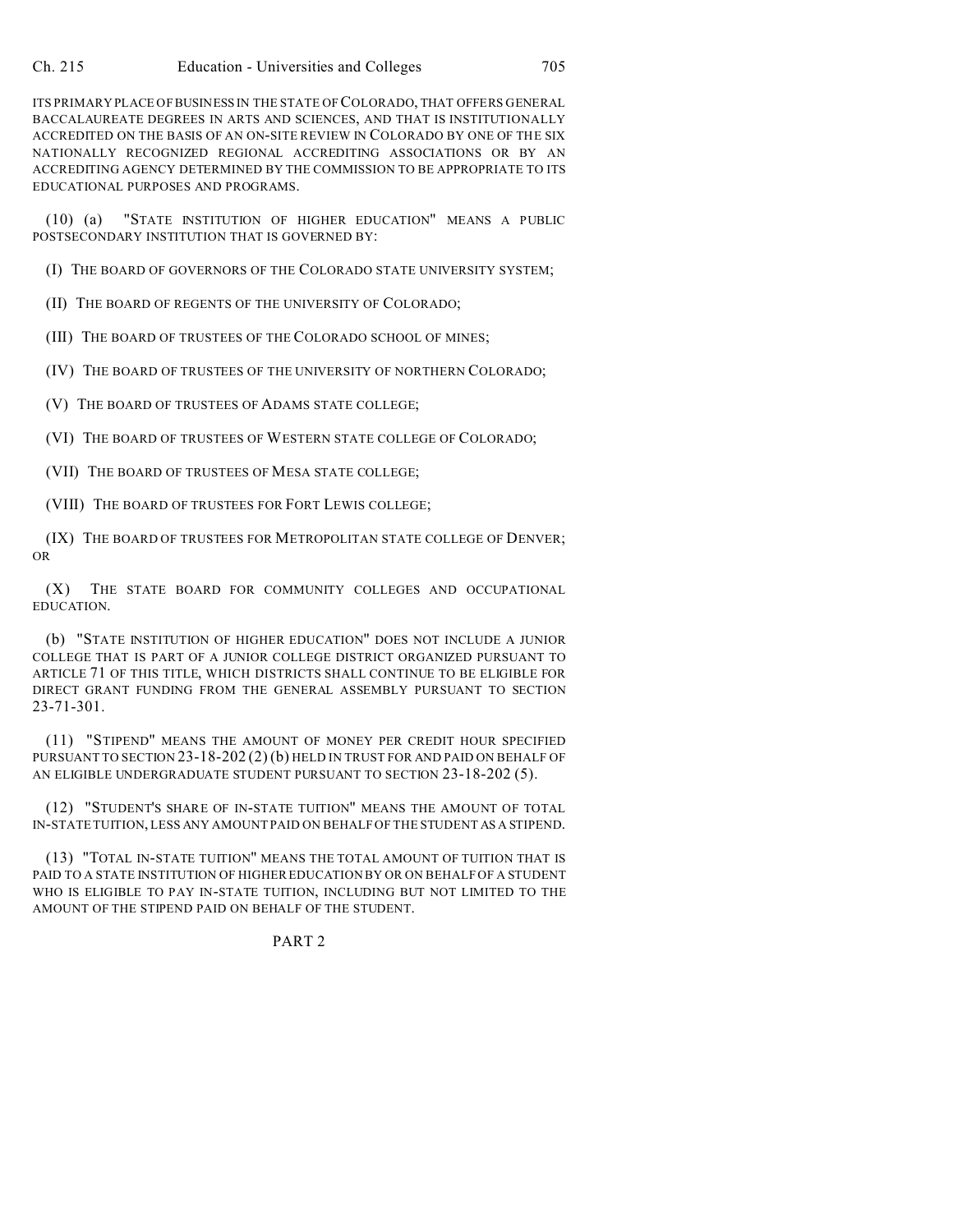## COLLEGE OPPORTUNITY FUND PROGRAM

**23-18-201. College opportunity fund program - creation - eligibility guidelines.** (1) THERE IS HEREBY CREATED IN THE DEPARTMENT OF HIGHER EDUCATION THE COLLEGE OPPORTUNITY FUND PROGRAM, WHICH SHALL BE ADMINISTERED BY THE COLORADO STUDENT LOAN PROGRAM. THE COLLEGE OPPORTUNITY FUND, CREATED IN SECTION 23-18-202, SHALL BE A TRUST FUND FOR THE BENEFIT OF ELIGIBLE UNDERGRADUATE STUDENTS. IT SHALL CONSIST OF A STIPEND FOR EACH UNDERGRADUATE STUDENT IN COLORADO WHO APPLIES FOR THE STIPEND AND WHO IS ADMITTED AND REGISTERS TO ATTEND A STATE OR PARTICIPATING PRIVATE INSTITUTION OF HIGHER EDUCATION AND IS DETERMINED TO BE ELIGIBLE BY THECOLORADO STUDENT LOAN PROGRAM TO RECEIVE A STIPEND. AN ELIGIBLE UNDERGRADUATE STUDENT MAY USE THE STIPEND FOR UNDERGRADUATE COURSES TAKEN AT A STATE OR PARTICIPATING PRIVATE INSTITUTION OF HIGHER EDUCATION AT A FIXED RATE PER CREDIT HOUR, SET ANNUALLY BY THE GENERAL ASSEMBLY.

(2) A STUDENT OF A PRIVATE INSTITUTION OF HIGHER EDUCATION SHALL BE A BENEFICIARY OF THE COLLEGE OPPORTUNITY FUND AND ELIGIBLE TO PARTICIPATE IN THE COLLEGE OPPORTUNITY FUND PROGRAM ONLY IF THE PRIVATE INSTITUTION OF HIGHER EDUCATION THAT THE STUDENT ATTENDS HAS AGREED TO PARTICIPATE IN THE PROGRAM BY ESTABLISHING A PERFORMANCE CONTRACT WITH THE DEPARTMENT PURSUANT TO SECTION 23-5-128. THE DEPARTMENT SHALL INCLUDE EACH PARTICIPATING PRIVATE INSTITUTION OF HIGHER EDUCATION AND ITS STUDENTS WHO PARTICIPATE IN THE COLLEGE OPPORTUNITY FUND PROGRAM IN THE STUDENT UNIT REPORTING DATA SYSTEM, IN ORDER TO ENABLE THE STUDENTS OF THE PARTICIPATING PRIVATE INSTITUTION OF HIGHER EDUCATION TO PARTICIPATE IN THE PROGRAM. THE PARTICIPATING PRIVATE INSTITUTION OF HIGHER EDUCATION SHALL REIMBURSE THE DEPARTMENT FOR THE ACTUAL EXPENSES ASSOCIATED WITH INCLUDING THE INSTITUTION IN THE STUDENT UNIT REPORTING DATA SYSTEM.

(3) THE COLORADO STUDENT LOAN PROGRAM, IN CONSULTATION WITH THE GOVERNING BOARDS, SHALL ADOPT THE NECESSARY POLICIES FOR THE IMPLEMENTATION OFTHIS PART 2, WHICH AT A MINIMUM SHALL INCLUDE PROCEDURES FOR REQUESTING FUNDS FOR THE PROGRAM WHICH ADHERE TO COMMISSION BUDGET GUIDELINES AND THE ANNUAL BUDGETING CYCLE OF THE EXECUTIVE AND LEGISLATIVE BRANCHES.

(4) THE COLORADO STUDENT LOAN PROGRAM SHALL DIRECT ALL STATE AND PARTICIPATING PRIVATE INSTITUTIONS OF HIGHER EDUCATION TO REQUIRE RESIDENT UNDERGRADUATE STUDENTS TO APPLY FOR THE PROGRAM. IF A STUDENT IS CLASSIFIED AS AN IN-STATE STUDENT FOR TUITION PURPOSES AT A STATE INSTITUTION OF HIGHER EDUCATION AND DOES NOT APPLY FOR THE PROGRAM OR IS NOT ELIGIBLE FOR THE PROGRAM, THE STUDENT SHALL BE RESPONSIBLE FOR PAYING THE STUDENT'S TOTAL IN-STATE TUITION AMOUNT.

**23-18-202. College opportunity fund - appropriations - payment of stipends - reimbursement.** (1) (a) BEGINNING WITH THE STATE FISCAL YEAR COMMENCING JULY 1, 2005, AND FOR EACH STATE FISCAL YEAR THEREAFTER, THE GENERAL ASSEMBLY SHALL MAKE AN ANNUAL APPROPRIATION, IN TRUST FOR ELIGIBLE UNDERGRADUATE STUDENTS, TO THE COLLEGE OPPORTUNITY FUND, WHICH IS HEREBY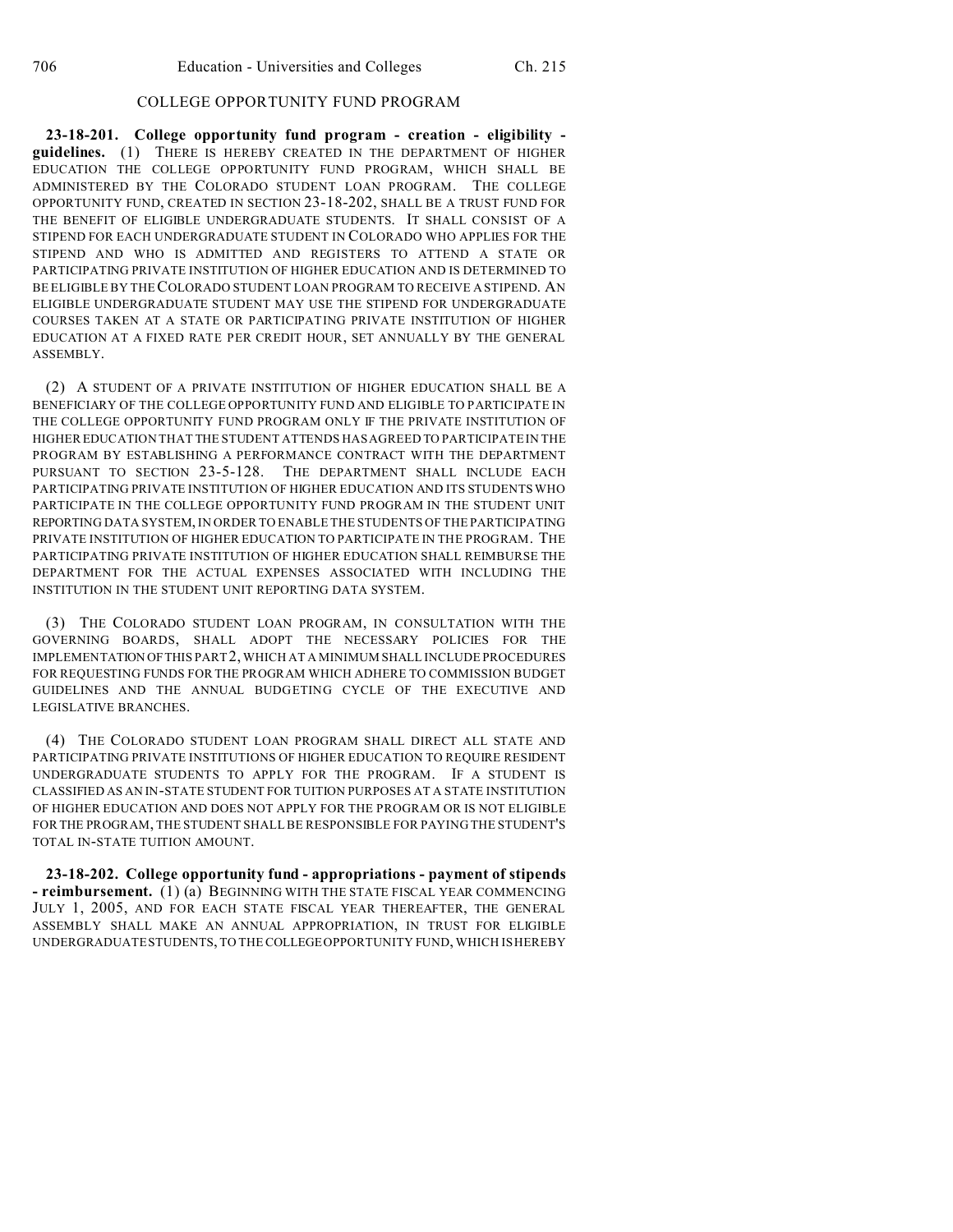ESTABLISHED AS A TRUST FUND ACCOUNT WITH THE COLORADO STUDENT LOAN PROGRAM. MONEYS APPROPRIATED TO THE COLLEGE OPPORTUNITY FUND ARE FOR THE SOLE PURPOSE OF DISBURSEMENT ON BEHALF OF ELIGIBLE UNDERGRADUATE STUDENTS IN ACCORDANCE WITH THIS PART 2 AND ARE NOT FOR THE GENERAL OPERATION OR ANY OTHER FUNCTION OF THE COLORADO STUDENT LOAN PROGRAM. ANY UNEXPENDED AND UNENCUMBERED MONEYS REMAINING IN THE COLLEGE OPPORTUNITY FUND AT THE END OF A FISCAL YEAR ARE THE PROPERTY OF THE TRUST FUND AND SHALL REMAIN IN THE FUND AND SHALL NOT BE CREDITED OR TRANSFERRED TO THE GENERAL FUND OR ANY OTHER FUND.

(b) THE COLORADO STUDENT LOAN PROGRAM SHALL ADMINISTER AND DISBURSE THE FUNDS IN THE COLLEGE OPPORTUNITY FUND ON BEHALF OF ELIGIBLE UNDERGRADUATE STUDENTS AS PROVIDED IN THIS PART 2. EACH STATE INSTITUTION OF HIGHER EDUCATION AND PARTICIPATING PRIVATE INSTITUTION OF HIGHER EDUCATION THAT DOES NOT RECEIVE LOAN ORIGINATION AND DISBURSEMENT SERVICES THROUGH THE COLORADO STUDENT LOAN PROGRAM SHALL PAY AN IMPLEMENTATION FEE AND AN ON-GOING DISBURSEMENT FEE, THE AMOUNTS OF WHICH SHALL BE DETERMINED BY THE COLORADO STUDENT LOAN PROGRAM BUT SHALL NOT EXCEED THE ACTUAL COST OF THE IMPLEMENTATION AND ON-GOING DISBURSEMENT.

(2) (a) FOR THE STATE FISCAL YEAR COMMENCING JULY 1, 2005, AND FOR EACH STATE FISCAL YEAR THEREAFTER, THE COMMISSION, IN CONSULTATION WITH THE GOVERNING BOARDS AND PARTICIPATING PRIVATE INSTITUTIONS, SHALL ANNUALLY ESTIMATE THE NUMBER OF UNDERGRADUATE FULL-TIME EQUIVALENT STUDENTS WHO ARE ELIGIBLE FOR STIPENDS UNDER THIS PART 2 AT EACH STATE INSTITUTION OF HIGHER EDUCATION AND EACH PARTICIPATING PRIVATE INSTITUTION OF HIGHER EDUCATION. THE COMMISSION SHALL REPORT THE NUMBERS DURING THE ANNUAL BUDGET CYCLE TO THE GOVERNOR AND TO THE JOINT BUDGET COMMITTEE OF THE GENERAL ASSEMBLY FOR INCLUSION IN THE ANNUAL GENERAL APPROPRIATIONS ACT.

(b) FOR THE STATE FISCAL YEAR COMMENCING JULY 1, 2005, AND FOR STATE FISCAL YEARS THEREAFTER, FOR AN ELIGIBLE UNDERGRADUATE STUDENT ATTENDING A STATE INSTITUTION OF HIGHER EDUCATION, THE SPECIFIED AMOUNT OF THE STIPEND PER CREDIT HOUR SHALL BE AN AMOUNT SET ANNUALLY BY THE GENERAL ASSEMBLY, WHICH IN NO CASE SHALL EXCEED THE STUDENT'S TOTAL IN-STATE TUITION. THE VALUE OF THE PER CREDIT HOUR STIPEND SHALL BE THE SAME FOR EACH ELIGIBLE UNDERGRADUATE STUDENT, REGARDLESS OF THE STATE INSTITUTION OF HIGHER EDUCATION THAT THE STUDENT ATTENDS. THE STUDENT SHALL BE RESPONSIBLE FOR PAYING THE STUDENT'S SHARE OF TOTAL IN-STATE TUITION, IF ANY.

(c) THE COMMISSION SHALL FORWARD TO THE GENERAL ASSEMBLY AND GOVERNOR, BY NOVEMBER 1 OF EACH YEAR, A LIST OF INSTITUTIONS ELIGIBLE TO RECEIVE STIPENDS ON BEHALF OF ELIGIBLE UNDERGRADUATE STUDENTS UNDER THE PROGRAM. THE COMMISSION SHALL ANNUALLY REQUEST THAT THE GENERAL ASSEMBLY ADJUST THE AMOUNT APPROPRIATED TO THE COLORADO STUDENT LOAN PROGRAM FOR THE STIPENDS TO REFLECT AT LEAST INFLATION AND ENROLLMENT GROWTH IN THE STATE INSTITUTIONS OF HIGHER EDUCATION.

(d) BEGINNING WITH THE STATE FISCAL YEAR COMMENCING JULY 1, 2006, THE COMMISSION, IN CONSULTATION WITH THE GOVERNING BOARDS AND ANY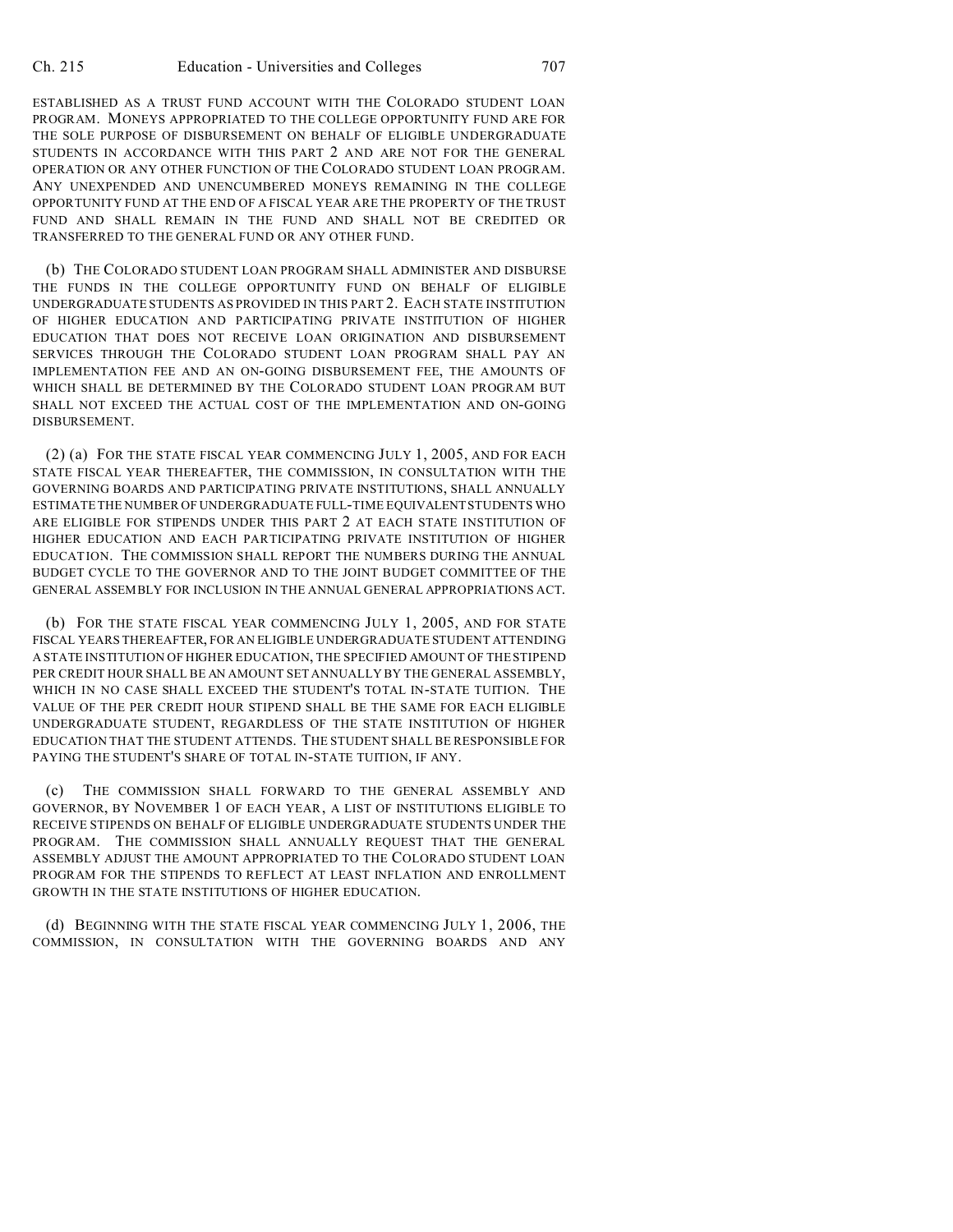PARTICIPATING PRIVATE INSTITUTIONS OF HIGHER EDUCATION, SHALL REVIEW ANNUALLY THE AMOUNT OF THE STIPEND PER CREDIT HOUR ESTABLISHED PURSUANT TO PARAGRAPH (b) OF THIS SUBSECTION (2). FOLLOWING THE REVIEW, THE COMMISSION, IN CONSULTATION WITH THE GOVERNING BOARDS AND PARTICIPATING PRIVATE INSTITUTIONS, SHALL ANNUALLY MAKE RECOMMENDATIONS REGARDING POSSIBLE ADJUSTMENTS TO THE AMOUNT OF THE STIPEND PER CREDIT HOUR TO THE GOVERNOR AND THE JOINT BUDGET COMMITTEE OF THE GENERAL ASSEMBLY FOR CONSIDERATION IN PREPARING THE ANNUAL GENERAL APPROPRIATIONS ACT.

(e) AN ELIGIBLE UNDERGRADUATE STUDENT WHO ATTENDS A PARTICIPATING PRIVATE INSTITUTION OF HIGHER EDUCATION MAY RECEIVE FINANCIAL ASSISTANCE UNDER THIS PART 2 IN THE AMOUNT OF FIFTY PERCENT OF THE STIPEND AMOUNT; EXCEPT THAT THE AMOUNT OF THE STIPEND UNDER THIS PARAGRAPH (e) MAY INCREASE IN PROPORTION TO THE PERCENT OF UNFUNDED ENROLLMENT GROWTH THAT IS APPROPRIATED TO THE GOVERNING BOARDS PURSUANT TO SECTION 23-5-128 (8).

(3) (a) FOR THE STATE FISCAL YEAR COMMENCING JULY 1, 2005, AND FOR EACH STATE FISCAL YEAR THEREAFTER, THE GENERAL ASSEMBLY SHALL APPROPRIATE SPENDING AUTHORITY TO EACH GOVERNING BOARD FOR THE CASH FUNDS EXEMPT ESTIMATED TO BE RECEIVED BY AN INSTITUTION, UNDER THE DIRECTION AND CONTROL OF THE GOVERNING BOARD, AS STIPENDS, CONSISTENT WITH THE PROVISIONS OF SECTION 23-1-104. THE SPENDING AUTHORITY FOR THE STIPENDS ESTIMATED TO BE RECEIVED SHALL BE CALCULATED BY MULTIPLYING THE AMOUNT OF THE APPLICABLE PER-CREDIT-HOUR STIPEND BY THE NUMBER OF ELIGIBLE STUDENT CREDIT HOURS THAT ARE ESTIMATED TO BE ATTRIBUTABLE TO EACH STATE INSTITUTION OF HIGHER EDUCATION UNDER THE DIRECTION AND CONTROL OF THE GOVERNING BOARD.

(b) THE TUITION INCREASES FROM WHICH THE GENERAL ASSEMBLY DERIVED THE TOTAL CASH SPENDING AUTHORITY FOR EACH GOVERNING BOARD SHALL BE NOTED IN A FOOTNOTE IN THE ANNUAL GENERAL APPROPRIATIONS ACT.

(c) IF AN INSTITUTION OF HIGHER EDUCATION IS DESIGNATED AS AN ENTERPRISE PURSUANT TO SECTION 23-5-101.7, THE INSTITUTION SHALL ANNUALLY ALLOCATE AT LEAST TWENTY PERCENT OF ANY INCREASE IN UNDERGRADUATE RESIDENT TUITION REVENUES ABOVE INFLATION TO NEED-BASED FINANCIAL ASSISTANCE.

(4) REGARDLESS OF WHEN AN INSTITUTION RECEIVES MONEYS IN THE FORM OF A STIPEND ON BEHALF OF A STUDENT, OR IF THE STIPEND AMOUNT IS REDUCED BY THE GENERAL ASSEMBLY, A STATE INSTITUTION OF HIGHER EDUCATION SHALL NOT INCREASE THE STUDENT'S SHARE OF IN-STATE TUITION TO MAKE UP FOR AN ACTUAL OR EFFECTIVE REDUCTION DURING THE SAME FISCAL YEAR IN THE STIPEND AMOUNT FROM WHICH THE TOTAL IN-STATE TUITION AMOUNT WAS CALCULATED OR FOR ISSUES RELATING TO THE TIMING OF STIPEND PAYMENTS.

(5) (a) AFTER AN UNDERGRADUATE STUDENT HAS APPLIED FOR THE PROGRAM, BEEN APPROVED FOR THE PROGRAM, AND ENROLLED IN A STATE OR PARTICIPATING PRIVATE INSTITUTION OF HIGHER EDUCATION, THE INSTITUTION SHALL REQUEST THAT THE COLORADO STUDENT LOAN PROGRAM MAKE A STIPEND PAYMENT FROM THE COLLEGE OPPORTUNITY FUND TO THE INSTITUTION ON BEHALF OF THE ELIGIBLE UNDERGRADUATE STUDENT. A PAYMENT BY THE COLORADO STUDENT LOAN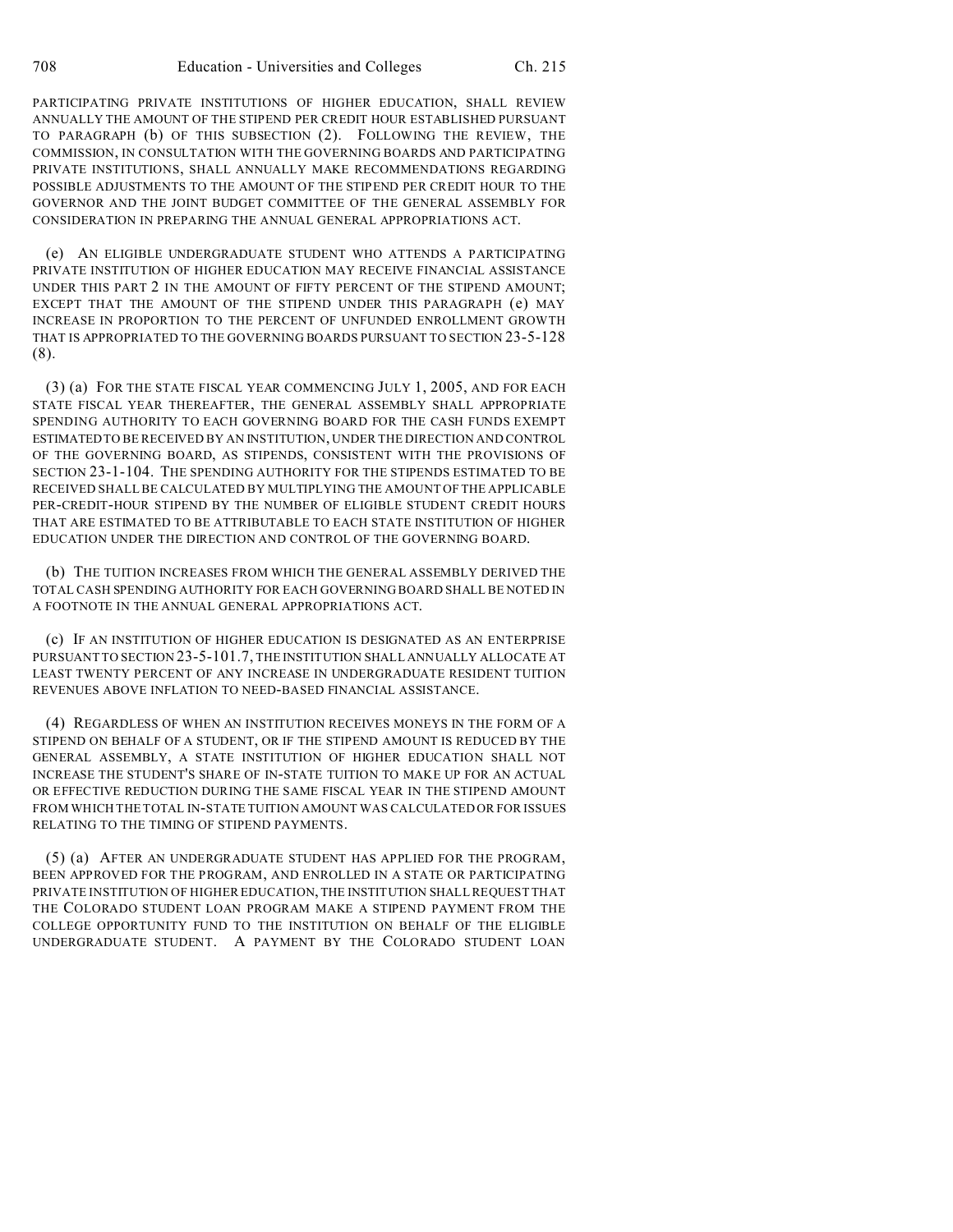PROGRAM TO AN INSTITUTION OF HIGHER EDUCATION FROM THE COLLEGE OPPORTUNITY FUND SHALL NOT BE SUBJECT TO THE ASSESSMENT OF A TRANSACTION FEE PURSUANT TO SECTION 24-36-120,C.R.S. THE STIPEND PAYMENT SHALL BE PAID TO THE INSTITUTION UPON RECEIPT BY THE INSTITUTION OF THE ELIGIBLE UNDERGRADUATE STUDENT'S AUTHORIZATION. THEAMOUNT OF THE STIPEND PAID ON BEHALF OF AN ELIGIBLE UNDERGRADUATE STUDENT SHALL BE APPLIED AGAINST THE STUDENT'S TOTAL IN-STATE TUITION.

(b) THE STIPEND PAID BY THE COLORADO STUDENT LOAN PROGRAM ON BEHALF OF THE ELIGIBLE UNDERGRADUATE STUDENT SHALL NOTE ON THE STUDENT'S RECEIPT OF PAYMENT FROM THE STATE OR PRIVATE INSTITUTION OF HIGHER EDUCATION THAT THE MONEYS CAME FROM THE COLLEGE OPPORTUNITY FUND.

(c) (I) AN ELIGIBLE UNDERGRADUATE STUDENT SHALL NOT RECEIVE A STIPEND FROM THE COLLEGE OPPORTUNITY FUND FOR MORE THAN ONE HUNDRED FORTY-FIVE CREDIT HOURS DURING THE ELIGIBLE UNDERGRADUATE STUDENT'S LIFETIME; EXCEPT THAT, IF AN ELIGIBLE UNDERGRADUATE STUDENT HAS RECEIVED PAYMENT FOR A STIPEND FOR ONE HUNDRED FORTY-FIVE CREDIT HOURS AND THE STUDENT HAS RECEIVED A BACHELOR'S DEGREE, THE ELIGIBLE UNDERGRADUATE STUDENT IS ELIGIBLE TO RECEIVE STIPEND PAYMENTS FOR AN ADDITIONAL THIRTY UNDERGRADUATE CREDIT HOURS.

(II) FOR AN ELIGIBLE UNDERGRADUATE STUDENT WHO IS ENROLLED AS A CONTINUING STUDENT AS OF JULY 1, 2005, THE COMMISSION SHALL DETERMINE THE NUMBER OF CREDIT HOURS FOR WHICH THE STUDENT MAY RECEIVE A STIPEND FROM THE COLLEGE OPPORTUNITY FUND, BASED ON THE NUMBER OF CREDIT HOURS THE ELIGIBLE UNDERGRADUATE STUDENT HAS EARNED.

(d) (I) AN INSTITUTION OF HIGHER EDUCATION SHALL NOT RECEIVE THE PAYMENT OF A STIPEND ON BEHALF OF AN ELIGIBLE UNDERGRADUATE STUDENT FOR:

(A) BASIC SKILLS COURSES, AS DEFINED IN SECTION 23-1-113 (1) (b) (II) (A.7);

(B) COURSES TAKEN PURSUANT TO THE "POSTSECONDARY ENROLLMENTOPTIONS ACT", ARTICLE 35 OF TITLE 22, C.R.S.;

(C) HIGH SCHOOL FAST-TRACK COURSES TAKEN PURSUANTTO SECTION 22-34-101,  $C.R.S.:$ 

(D) INTERNATIONAL BACCALAUREATE COURSES; OR

(E) ADVANCED PLACEMENT COURSES.

(II) THE INSTITUTION OF HIGHER EDUCATION IN WHICH AN ELIGIBLE UNDERGRADUATE STUDENT ENROLLS MAY CONTRACT WITH THE DEPARTMENT PURSUANT TO SECTION 23-5-129 TO PROVIDE THE COURSES SPECIFIED IN SUB-SUBPARAGRAPHS (A) TO (C) OF SUBPARAGRAPH (I) OF THIS PARAGRAPH (d) FOR A FEE.

(e) NOTWITHSTANDING THE LIFETIME-CREDIT-HOUR LIMITATION ESTABLISHED PURSUANT TO PARAGRAPH (c) OF THIS SUBSECTION (5), AN ELIGIBLE UNDERGRADUATE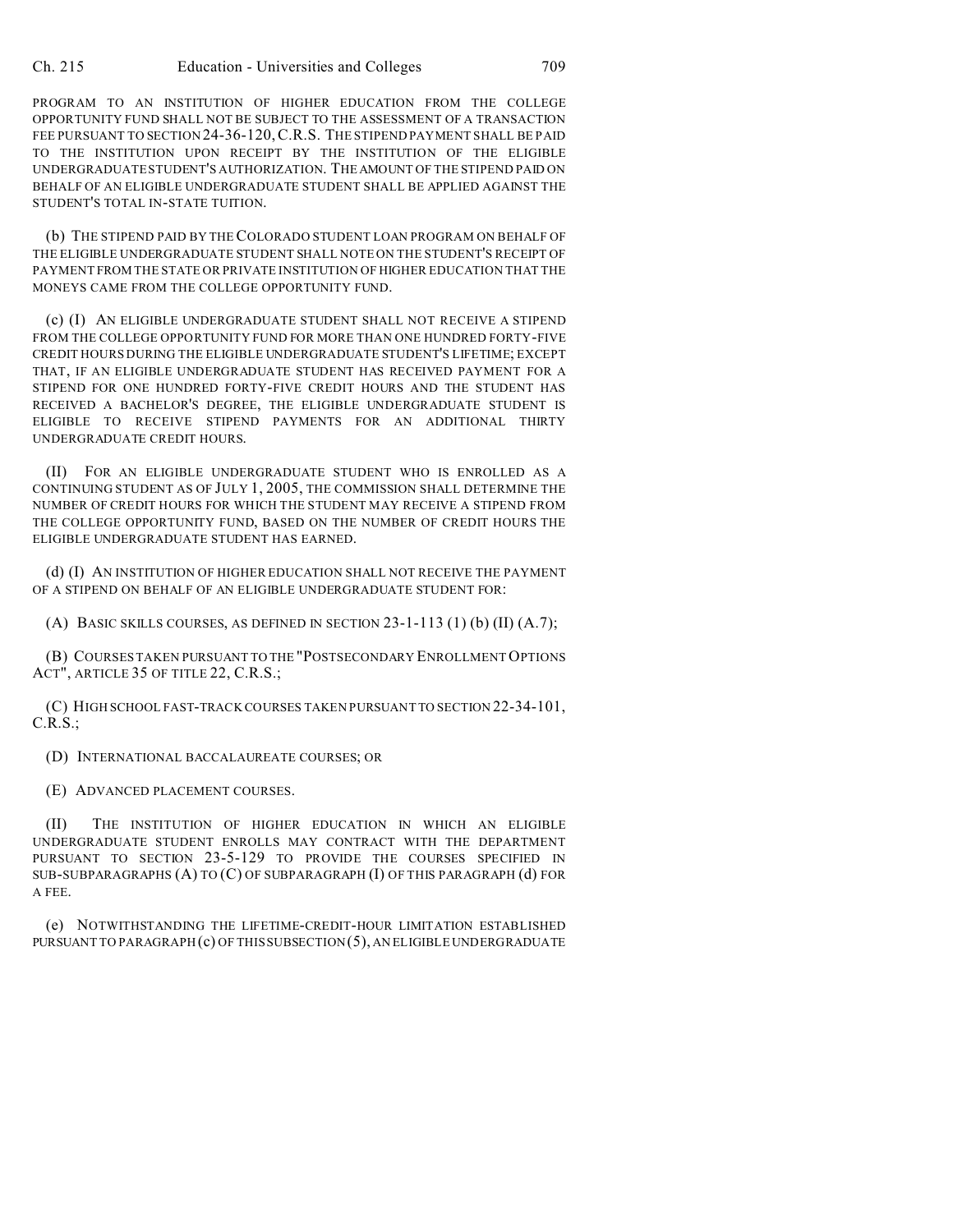STUDENT MAY APPLY TO THE COMMISSION FOR A WAIVER OF THE LIMITATION. THE COMMISSION MAY GRANT A WAIVER OF THE LIFETIME-CREDIT-HOUR LIMITATION IF IT FINDS:

(I) THAT EXTENUATING CIRCUMSTANCES EXIST RELATED TO THE STUDENT'S HEALTH OR PHYSICAL ABILITY TO COMPLETE THE DEGREE PROGRAM WITHIN THE LIFETIME-CREDIT-HOUR LIMIT;

(II) THAT THE DEGREE PROGRAM, AS APPROVED BY THE COMMISSION, REQUIRES MORE THAN ONE HUNDRED TWENTY HOURS TO COMPLETE;

(III) THAT, WHILE THE ELIGIBLE UNDERGRADUATE STUDENT WAS ENROLLED IN A SPECIFIC DEGREE PROGRAM, THE COMMISSION APPROVED AND THE INSTITUTION IMPLEMENTED AN ALTERATION OF DEGREE REQUIREMENTS OR STANDARDS FOR THE SPECIFIC DEGREE; OR

(IV) THAT REQUIRING THE ELIGIBLE UNDERGRADUATE STUDENT TO PAY THE FULL AMOUNT OF TOTAL IN-STATE TUITION FOR CREDIT HOURS THAT EXCEED THE LIMITATION WOULD CAUSE A SUBSTANTIAL ECONOMIC HARDSHIP ON THE STUDENT AND THE STUDENT'S FAMILY.

(f) NOTWITHSTANDING THE LIFETIME-CREDIT-HOUR LIMITATION ESTABLISHED PURSUANT TO PARAGRAPH (c) OF THIS SUBSECTION (5) AND IN ADDITION TO THE PROVISIONS OF PARAGRAPH (e) OF THIS SUBSECTION (5), A STATE INSTITUTION OF HIGHER EDUCATION MAY ANNUALLY GRANT A ONE-YEAR WAIVER OF THE LIFETIME-CREDIT-HOUR LIMITATION FOR UP TO FIVE PERCENT OF THE ELIGIBLE UNDERGRADUATE STUDENTS ENROLLED IN THE STATE INSTITUTION OF HIGHER EDUCATION. IN GRANTING THE WAIVERS UNDER THIS PARAGRAPH (f), THE STATE INSTITUTION OF HIGHER EDUCATION SHALL GIVE PRIORITY TO STUDENTS WHO ARE SEEKING JOB RETRAINING.

(6) IF AN ELIGIBLE UNDERGRADUATE STUDENT ENROLLS IN A CLASS FOR WHICH THE STATE OR PARTICIPATING PRIVATE INSTITUTION OF HIGHER EDUCATION RECEIVES A STIPEND PAYMENT PURSUANT TO SUBSECTION (5) OF THIS SECTION AND THE ELIGIBLE UNDERGRADUATE STUDENT SUBSEQUENTLY WITHDRAWS FROM THE CLASS ON OR PRIOR TO THE FINAL DATE ON WHICH THE INSTITUTION PERMITS A STUDENT TO WITHDRAW WITHOUT THE PAYMENT OF ANY AMOUNT OF TUITION, THE INSTITUTION SHALL REIMBURSE THE COLLEGE OPPORTUNITY FUND FOR THE PROPORTIONAL AMOUNT OF THE STIPEND RECEIVED THAT CONFORMS TO THE GOVERNING BOARD'S REFUND POLICY FOR THE CLASS FROM WHICH THE STUDENT WITHDREW. THE CREDITS FOR WHICH THE STIPEND IS REFUNDED SHALL NOT COUNT AGAINST THE ELIGIBLE UNDERGRADUATE STUDENT'S LIFETIME-CREDIT-HOUR LIMITATION ESTABLISHED PURSUANT TO PARAGRAPH (c) OF SUBSECTION (5) OF THIS SECTION.

(7) IT IS THE INTENT OF THE GENERAL ASSEMBLY THAT THE AMOUNT OF A STIPEND RECEIVED BY A STATE INSTITUTION OF HIGHER EDUCATION ON BEHALF OF AN ELIGIBLE UNDERGRADUATE STUDENT PURSUANT TO THIS PART 2 SHALL NOT CONSTITUTE A GRANT FROM THE STATE OF COLORADO PURSUANT TO SECTION 20 (2) (d) OF ARTICLE X OF THE STATE CONSTITUTION.

(8) IT IS THE INTENT OF THE GENERAL ASSEMBLY THAT NOTHING IN THIS ARTICLE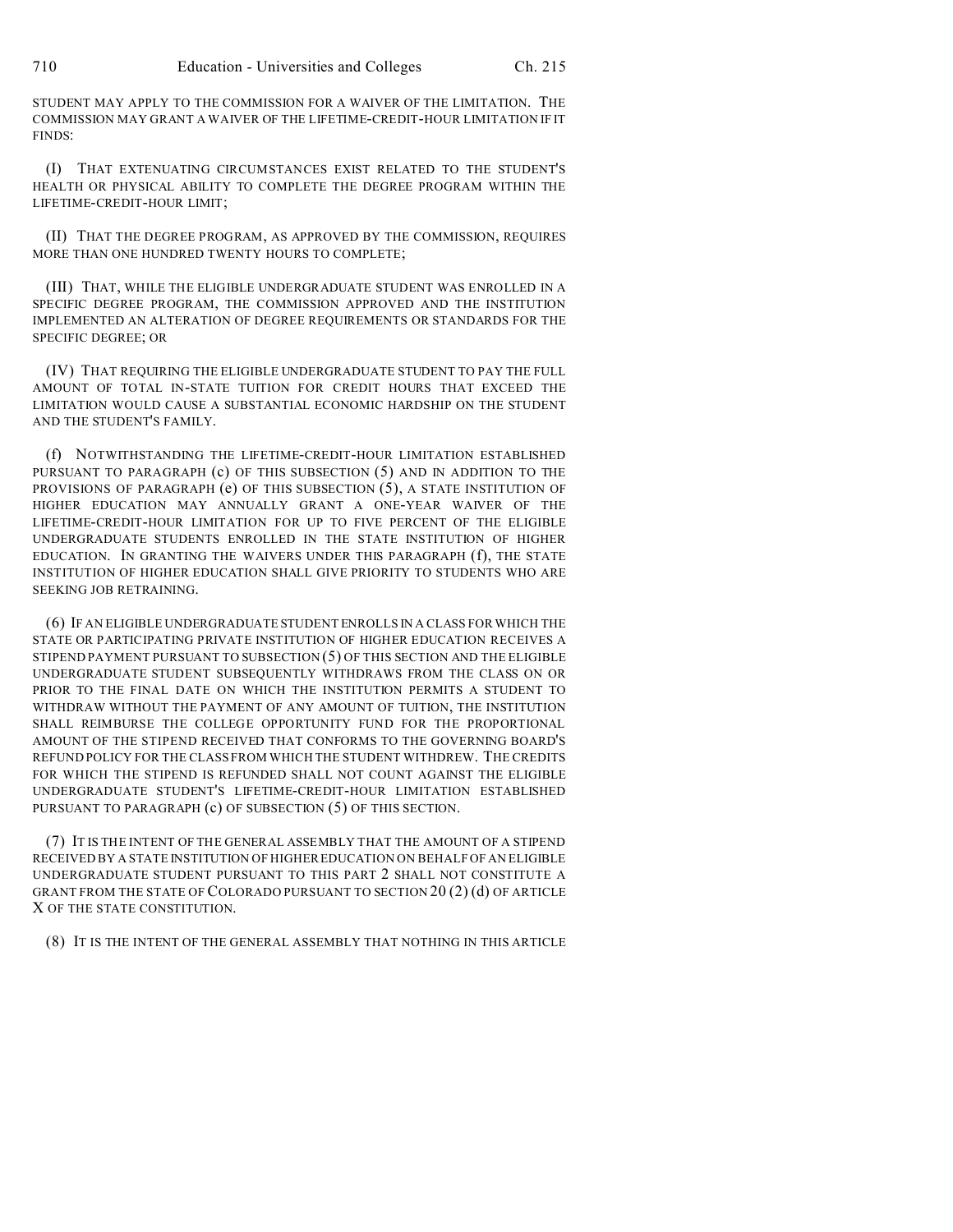PRECLUDE THE GENERAL ASSEMBLY AT A FUTURE TIME FROM INCLUDING A JUNIOR COLLEGE THAT IS PART OF A JUNIOR COLLEGE DISTRICT ORGANIZED PURSUANT TO ARTICLE 71 OF THIS TITLE IN THE COLLEGE OPPORTUNITY FUND PROGRAM.

**23-18-203. College opportunity fund - data retention.** (1) THE COMMISSION, IN COOPERATION WITH THE STATE AND PARTICIPATING PRIVATE INSTITUTIONS OF HIGHER EDUCATION, SHALL MAINTAIN A RECORD OF THE NUMBER OF CREDIT HOURS FOR WHICH EACH ELIGIBLE UNDERGRADUATESTUDENT RECEIVES A STIPEND FROM THE COLLEGE OPPORTUNITY FUND. THE COMMISSION SHALL ALSO MAINTAIN ANY CONFIDENTIAL INFORMATION CONCERNING ELIGIBLE UNDERGRADUATE STUDENTS PARTICIPATING IN THE PROGRAM.

(2) THE COMMISSION, IN CONSULTATION WITH THE GOVERNING BOARDS, SHALL DETERMINE BY POLICY WHEN TO FORWARD TO EACH STATE AND PARTICIPATING PRIVATE INSTITUTION OF HIGHER EDUCATION A REPORT ON THE NUMBER OF CREDIT HOURS ACCUMULATED BY EACH ELIGIBLE UNDERGRADUATE STUDENT AGAINST THE LIFETIME-CREDIT-HOUR LIMITATION ESTABLISHED PURSUANT TO SECTION 23-18-202 (5) (c). EACH INSTITUTION SHALL MAKE THE INFORMATION ON THE NUMBER OF CREDIT HOURS ACCUMULATEDAGAINSTTHE LIMITATIONS AVAILABLE TO THE STUDENT UPON REQUEST.

**23-18-204. College opportunity fund - advertisement - disclosure.** IF AN INSTITUTION OF HIGHER EDUCATION ADVERTISES, IN THE FORM OF DIRECT MAIL, PRINT, RADIO, TELEVISION, OR VIA THE INTERNET, A STUDENT'S ABILITY TO RECEIVE A STIPEND FROM THE COLLEGE OPPORTUNITY FUND, THE INSTITUTION OF HIGHER EDUCATION SHALL INCLUDE IN THE ADVERTISEMENT THE TOTAL COST OF ATTENDING THE INSTITUTION, INCLUDING A STUDENT'S TOTAL TUITION COST PLUS APPLICABLE FEES.

**23-18-205. College opportunity fund - information - notification.** (1) IT IS THE INTENT OF THE GENERAL ASSEMBLY THAT THE DEPARTMENT AND THE COMMISSION INFORM STUDENTS BEGINNING IN THE EIGHTH GRADE OF THE STATE'S FINANCIAL COMMITMENT TO STUDENTS TO ASSIST THEM IN CONTINUING THEIR EDUCATION BY ATTENDING COLLEGE AND OF THE ADDITIONAL FINANCIAL RESOURCES THAT MAY BE AVAILABLE TO THE STUDENTS IN ORDER TO FURTHER THEIR EDUCATION.

(2) (a) THE COMMISSION SHALL WORK WITH THE DEPARTMENT OF EDUCATION TO NOTIFY ANNUALLY EIGHTH-GRADE STUDENTS OF THE STATE'S CONTRIBUTION TO THE COLLEGE OPPORTUNITY FUND ON BEHALF OF RESIDENT STUDENTS AND THE MANNER IN WHICH THE STUDENTS MAY RECEIVE ADDITIONAL INFORMATION REGARDING FINANCIAL RESOURCES FOR HIGHER EDUCATION INCLUDING BUT NOT LIMITED TO THE AMOUNT OF THE STIPEND AND A STUDENT'S ABILITY TO USE SPECIFIC WEBSITES TO EXPLORE FINANCIAL AND ACADEMIC OPTIONS FOR PREPARING TO ENTER COLLEGE.

(b) THE COLORADO STUDENT LOAN PROGRAM SHALL INCLUDE INFORMATION REGARDING THE COLLEGE OPPORTUNITY FUND ON AN INTERNET WEBSITE TO ASSIST STUDENTS IN PLANNING FINANCIALLY AND ACADEMICALLY TO ATTEND AN INSTITUTION OF HIGHER EDUCATION IN COLORADO INCLUDING BUT NOT LIMITED TO THE CURRENT VALUE OF THE STIPEND.

**23-18-206. College opportunity fund - directive.** THE COLORADO STUDENT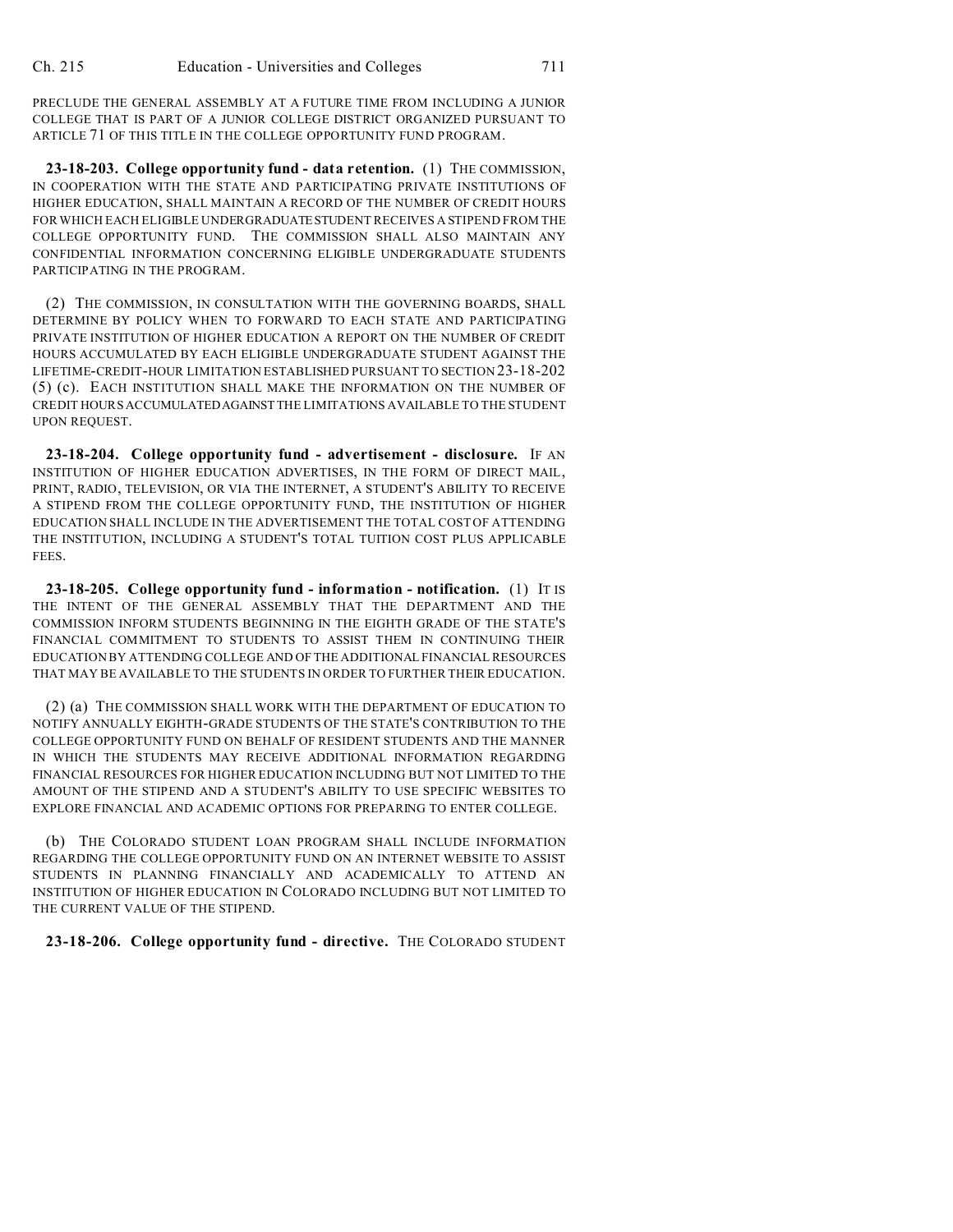LOAN PROGRAM ANDTHESTATE TREASURER, IN CONSULTATION WITH THE GOVERNING BOARDS, SHALL COOPERATIVELY ESTABLISH A DISBURSEMENT SCHEDULE FOR STIPENDS AWARDED PURSUANT TO THIS PART 2.

**23-18-207. College opportunity fund - legislative declaration - commission report.** (1) THE GENERAL ASSEMBLY FINDS THAT:

(a) NO OTHER STATE HAS TRIED TO CHANGE THE FUNDING OF INSTITUTIONS OF HIGHER EDUCATION FROM THE INSTITUTION TO THE STUDENTASPROVIDED FOR IN THIS PART 2;

(b) BECAUSE THIS PART 2 CREATES A NEW AND UNTRIED PROGRAM, IT IS ANTICIPATED THAT DURING THE EARLY YEARS OF ITS IMPLEMENTATION, THERE MAY BE SOME UNANTICIPATED EFFECTS REQUIRING ADDITIONAL STATUTORY CHANGES.

(2) (a) BEGINNING JULY 1, 2006, AND CONTINUING THROUGH JULY 1, 2009, THE COMMISSION SHALL SUBMIT TO THE EDUCATION COMMITTEES OF THE SENATE AND HOUSE OF REPRESENTATIVES AND TO THE JOINT BUDGET COMMITTEE OF THE GENERAL ASSEMBLY ANNUAL REPORTS ON THE STATUS OF THE PROGRAM ESTABLISHED PURSUANT TO THIS PART 2. THE ANNUAL REPORTS MAY INCLUDE, BUT ARE NOT LIMITED TO, RECOMMENDED STATUTORY CHANGES.

(b) ON OR BEFORE JULY 1, 2010, THE COMMISSION SHALL SUBMIT A FINAL REPORT TO THE EDUCATION COMMITTEES OF THE SENATE AND HOUSE OF REPRESENTATIVES AND TO THE JOINT BUDGET COMMITTEE OF THE GENERAL ASSEMBLY ON THE IMPLEMENTATION OF THE PROGRAM ESTABLISHED PURSUANT TO THIS PART 2.

**SECTION 3.** Article 5 of title 23, Colorado Revised Statutes, is amended BY THE ADDITION OF THE FOLLOWING NEW SECTIONS to read:

**23-5-129. Governing boards - performance contract - authorization operations.** (1) AS USED IN THIS SECTION, UNLESS THE CONTEXT OTHERWISE REQUIRES:

(a) "PRIVATE INSTITUTION OF HIGHER EDUCATION" SHALL HAVE THE SAME MEANING AS PROVIDED IN SECTION 23-18-102 (9).

(b) "STATE INSTITUTION OF HIGHER EDUCATION" SHALL HAVE THE SAME MEANING AS PROVIDED IN SECTION 23-18-102 (10).

(c) "UNFUNDED ENROLLMENT GROWTH" MEANS THE AMOUNT OF ENROLLMENT GROWTH CALCULATED PURSUANT TO SUBSECTION (8) OF THIS SECTION THAT HAS NOT BEEN FUNDED FOR EACH GOVERNING BOARD FROM STATE FISCAL YEAR 2000-01 THROUGH 2004-05.

(2) (a) BEGINNING JULY 1, 2004, EACH GOVERNING BOARD OF A STATE INSTITUTION OF HIGHER EDUCATION SHALL NEGOTIATE A PERFORMANCE CONTRACT WITH THE DEPARTMENT OF HIGHER EDUCATION THAT SHALL SPECIFY THE PERFORMANCE GOALS THE INSTITUTION SHALL ACHIEVE DURING THE PERIOD THAT IT OPERATES UNDER THE PERFORMANCE CONTRACT. A STATE INSTITUTION OF HIGHER EDUCATION'S COMPLIANCE WITH THE GOALS SPECIFIED IN THE PERFORMANCE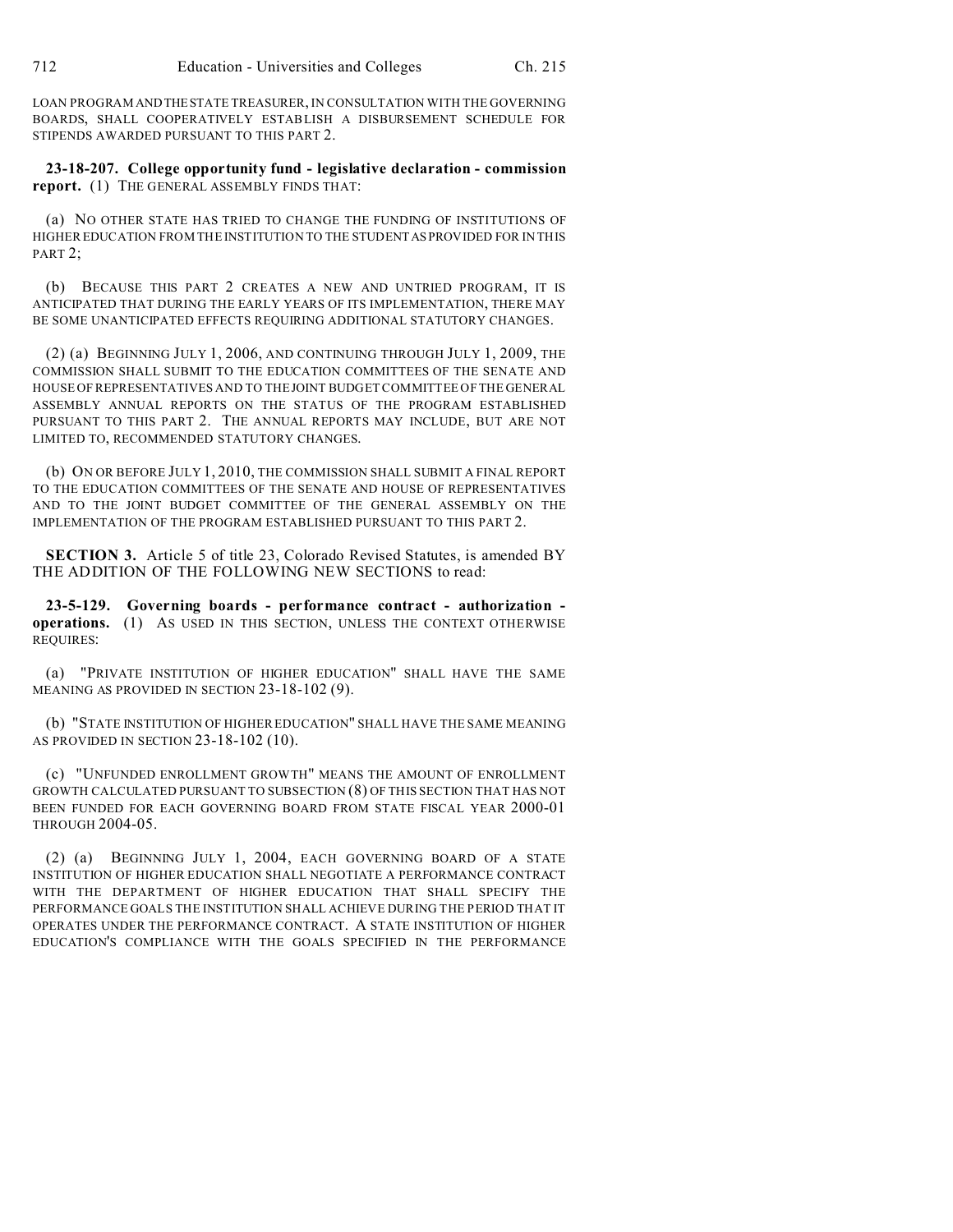CONTRACT MAY BE IN LIEU OF THE REQUIREMENTS OF ARTICLE 1 OF THIS TITLE AND THE "HIGHER EDUCATION QUALITY ASSURANCE ACT",ARTICLE 13 OF THIS TITLE, FOR THE PERIOD OF THE PERFORMANCE CONTRACT.

(b) IF A PRIVATE INSTITUTION OF HIGHER EDUCATION PLANS TO ACCEPT STIPENDS PAID ON BEHALF OF ELIGIBLE UNDERGRADUATE STUDENTS PURSUANT TO ARTICLE 18 OF THIS TITLE, THE PRIVATE INSTITUTION OF HIGHER EDUCATION SHALL NEGOTIATE A PERFORMANCE CONTRACT WITH THE DEPARTMENT OF HIGHER EDUCATION, WHICH SHALL SPECIFY THE PERFORMANCE GOALS THE INSTITUTION SHALL ACHIEVE DURING THE PERIOD THAT IT OPERATES UNDER THE PERFORMANCE CONTRACT.

(c) THE SPECIFIED PROCEDURES AND GOALS SET FORTH IN THE PERFORMANCE CONTRACT SHALL BE MEASURABLE AND TAILORED TO THE ROLE AND MISSION OF EACH INSTITUTION THAT IS UNDER THE DIRECTION AND CONTROL OF THE GOVERNING BOARD, AND MAY INCLUDE, BUT SHALL NOT BE LIMITED TO:

(I) IMPROVING COLORADO RESIDENTS' ACCESS TO HIGHER EDUCATION;

(II) IMPROVING QUALITY AND SUCCESS IN HIGHER EDUCATION;

(III) IMPROVING THE EFFICIENCY OF OPERATIONS; AND

(IV) ADDRESSING THE NEEDS OF THE STATE.

(d) TO MEASURE PROGRESS TOWARD THE GOALS SPECIFIED IN THE PERFORMANCE CONTRACT, THE FOLLOWING ISSUES MAY BE ADDRESSED:

(I) APPROPRIATE LEVELS OF STUDENT ENROLLMENT, TRANSFER, RETENTION, AND GRADUATION RATES AND INSTITUTIONAL PROGRAMS SPECIFICALLY DESIGNED TO ASSIST STUDENTS IN ACHIEVING THEIR ACADEMIC AND, IN THE CASE OF COMMUNITY COLLEGES, VOCATIONAL GOALS;

(II) STUDENT SATISFACTION AND STUDENT PERFORMANCE AFTER GRADUATION, MEASURED BY INDICATORS APPROPRIATE TO THE INSTITUTIONAL ROLE AND MISSION, SUCH AS EMPLOYMENT OR ENROLLMENT IN GRADUATE PROGRAMS;

(III) COMPARATIVE COST AND PRODUCTIVITY DATA IN RELATION TO PEER INSTITUTIONS;

(IV) ASSESSMENT OF THE QUALITY OF THE INSTITUTION'S ACADEMIC AND, WHERE RELEVANT, VOCATIONAL PROGRAMS, INCLUDING ASSESSMENT BY EXTERNAL REVIEWERS, SUCH AS ACCREDITATION BOARDS AND EMPLOYERS, AND CONSIDERATION OF STUDENT PERFORMANCE ON NATIONAL EXAMINATIONS; AND

(V) INCREASING FINANCIAL SUPPORT TO SUSTAIN AND ENHANCE ESSENTIAL FUNCTIONS THAT MAY BE PARTIALLY STATE FUNDED, INCLUDING BUT NOT LIMITED TO:

(A) THE PROVISION OF NEED-BASED AND OTHER STUDENT FINANCIAL AID;

(B) IN THE CASE OF A STATE INSTITUTION OF HIGHER EDUCATION, CAPITAL CONSTRUCTION;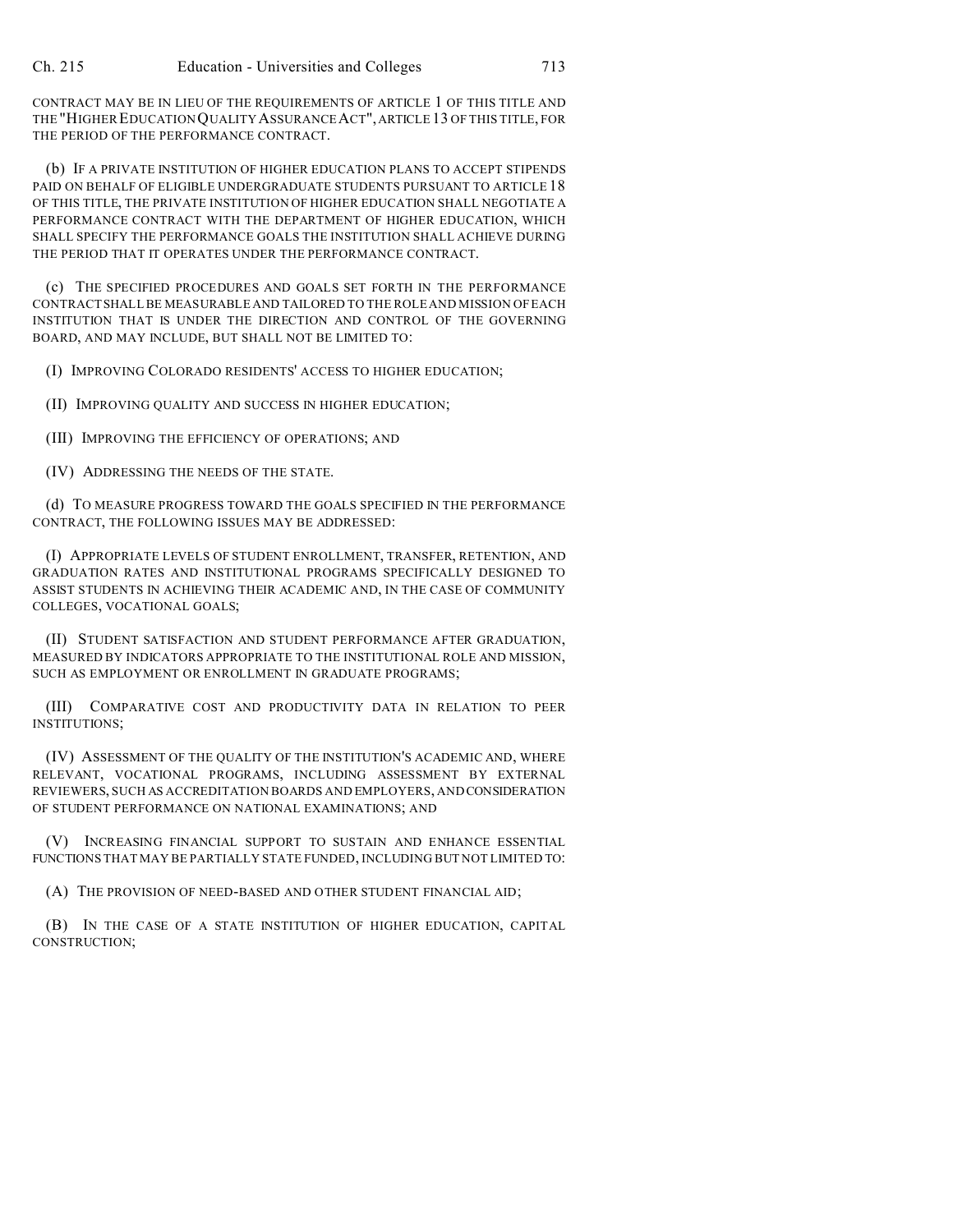(C) ASSESSMENT OF FINANCIAL INDICATORS COMPARED TO NATIONAL BENCHMARKS COMMONLY USED TO MEASURE FINANCIAL PERFORMANCE IN HIGHER EDUCATION ACCORDING TO THE TYPE OF INSTITUTION; AND

(D) INCREASING FINANCIAL SUPPORT TO SUSTAIN AND ENHANCE THE EDUCATIONAL MISSION OF THE INSTITUTION AND, IN THE CASE OF INSTITUTIONS WITH A RESEARCH MISSION, INCREASING PUBLIC AND PRIVATE RESEARCH CAPABILITIES AND COMPETITIVENESS.

(e) NOTWITHSTANDING ANY OTHER PROVISION OF THIS SECTION TO THE CONTRARY, INCREASING ENROLLMENT OF UNDERSERVED STUDENTS, INCLUDING LOW-INCOME INDIVIDUALS, MALES, AND MINORITY GROUPS, SHALL BE ADDRESSED IN EACH PERFORMANCE CONTRACT.

(f) NOTWITHSTANDING ANY PROVISION OF THISSUBSECTION (2) TO THE CONTRARY, THE PROVISIONS OF THIS SUBSECTION (2) SHALL NOT APPLY TO THE PERFORMANCE CONTRACT WITH THE COLORADO SCHOOL OF MINES, AUTHORIZED BY SECTION 23-41-104.6,THAT IS IN PLACE ON JULY 1, 2004, UNTIL THE DEPARTMENT OF HIGHER EDUCATION RENEGOTIATES THE PERFORMANCE CONTRACT WITH THE SCHOOL OF MINES, TO TAKE EFFECT JULY 1, 2011.

(3) ALL PERFORMANCE CONTRACTS BETWEEN THE DEPARTMENT OF HIGHER EDUCATION AND ANY STATE OR PRIVATE INSTITUTION OF HIGHER EDUCATION SHALL BEREVIEWED AND APPROVED BY THE COLORADO COMMISSION ON HIGHEREDUCATION BEFORE THE CONTRACT MAY BECOME EFFECTIVE.

(4) NOTWITHSTANDING ANY REQUIREMENTS OF ARTICLE 101 OF TITLE 24, C.R.S., AND PART 11 OF ARTICLE 30 OF TITLE 24, C.R.S., TO THE CONTRARY, A GOVERNING BOARD OF A STATE INSTITUTION OF HIGHER EDUCATION THAT OPERATES PURSUANT TO A PERFORMANCE CONTRACT NEGOTIATED PURSUANT TO THIS SECTION MAY NEGOTIATE WITH THE DEPARTMENT OF HIGHER EDUCATION, AFTER APPROVAL FROM THE COLORADO COMMISSION ON HIGHER EDUCATION, A PROVISION IN THE PERFORMANCE CONTRACTTO ALLOW AN EXEMPTION FROM THE PROCUREMENT CODE, ARTICLE 101 OF TITLE 24, C.R.S., AND THE CENTRAL STATE MOTOR VEHICLE FLEET SYSTEM, PART 11 OF ARTICLE 30 OF TITLE 24, C.R.S. THE EXECUTIVE DIRECTOR OF THE DEPARTMENT OF HIGHER EDUCATION SHALL COMMUNICATE IN WRITING WITH THE EXECUTIVE DIRECTOR OF THE DEPARTMENT OF PERSONNEL REGARDING ANY EXEMPTIONS GRANTED PURSUANT TO THIS SUBSECTION (4).

(5) (a) BEGINNING JANUARY 2006, AND EACH JANUARY THEREAFTER, THE DEPARTMENT OF HIGHER EDUCATION SHALL REPORT TO THE MEMBERS OF THE EDUCATION COMMITTEES OF THE SENATE AND THE HOUSE OF REPRESENTATIVES AND THE MEMBERS OF THE JOINT BUDGET COMMITTEE OF THE GENERAL ASSEMBLY THE FINANCIAL EFFECT OF THE PROVISIONS OF EACH PERFORMANCE CONTRACT WITH REGARD TO FUNDING FOR THE AFFECTED GOVERNING BOARD OF A STATE INSTITUTION OF HIGHER EDUCATION AND OVERALL FUNDING FOR THE STATEWIDE SYSTEM OF HIGHER EDUCATION, ANY EXEMPTIONS GRANTED PURSUANT TO SUBSECTION (4) OF THIS SECTION, AND A REVIEW OF EACH STATE OR PRIVATE INSTITUTION'S OPERATIONS UNDER THE INSTITUTION'S PERFORMANCE CONTRACT. THE TERM OF A PERFORMANCE CONTRACT MAY BE UP TO TEN YEARS. THE DEPARTMENT OF HIGHER EDUCATION MAY RENEW A PERFORMANCE CONTRACT AT ITS DISCRETION, WITH THE AGREEMENT OFTHE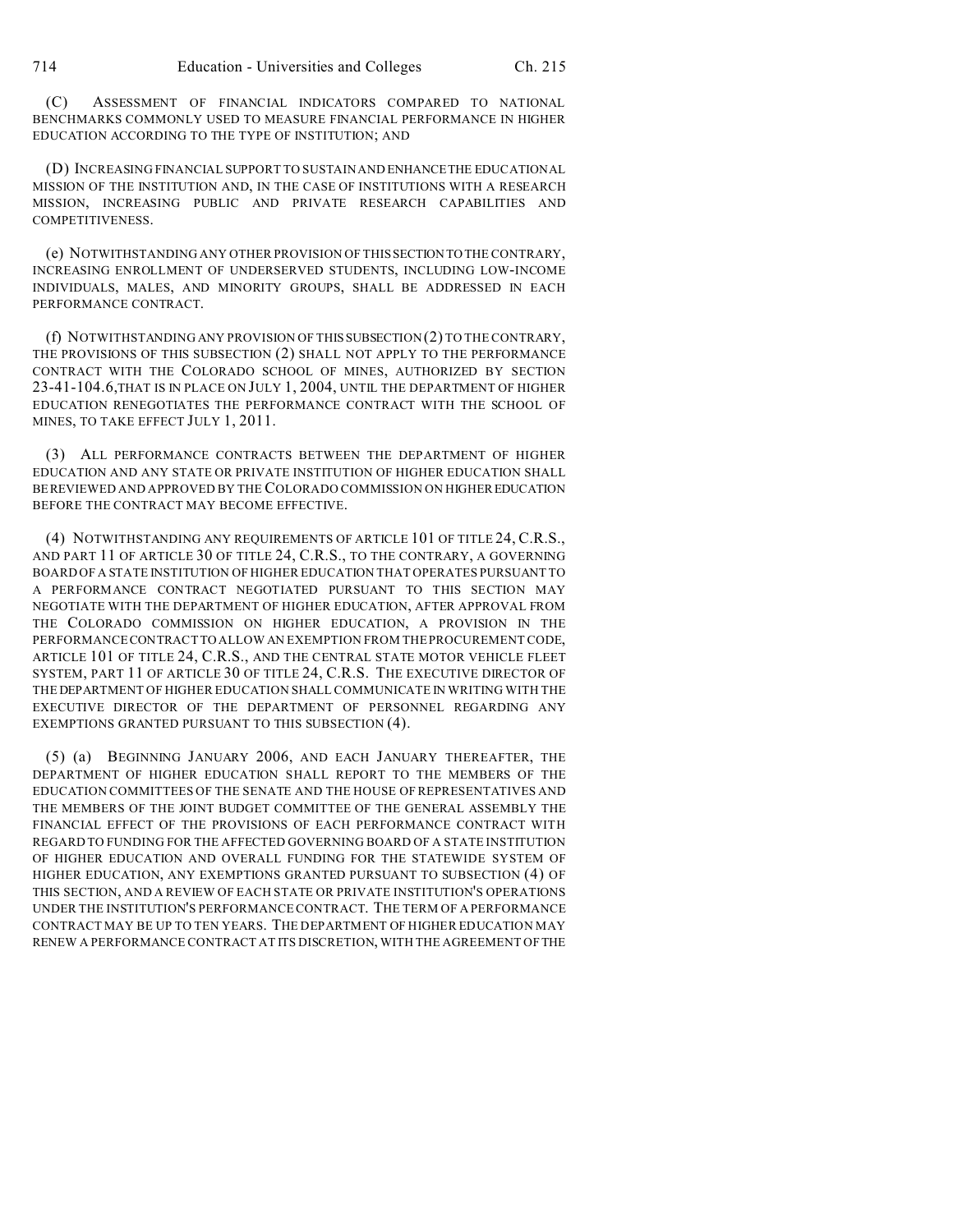#### GOVERNING BOARD.

(b) BEGINNING JANUARY 2006, AND EACH JANUARY THEREAFTER, DATA COLLECTED AND USED TO MEASURE A STATE OR PRIVATE INSTITUTION OF HIGHER EDUCATION'S PROGRESS TOWARDS THE GOALS SET FORTH IN THE INSTITUTION'S PERFORMANCE CONTRACT WITH THE DEPARTMENT OF HIGHER EDUCATION SHALL BE MADE AVAILABLE TO THE MEMBERS OF THE EDUCATION COMMITTEES OF THE HOUSE OF REPRESENTATIVES AND THE SENATE, MEMBERS OF THE JOINT BUDGET COMMITTEE, EACH GOVERNING BOARD, AND EACH INSTITUTION OF HIGHER EDUCATION COVERED BY A PERFORMANCE CONTRACT. THE DEPARTMENT OF HIGHER EDUCATION SHALL ALSO PROVIDE COPIES OF THE DATA TO OTHER MEMBERS OF THE GENERAL ASSEMBLY AND MEMBERS OF THE PUBLIC ON REQUEST.

(6) WHILE OPERATING PURSUANT TO A PERFORMANCE CONTRACT NEGOTIATED PURSUANT TO THIS SECTION, THE GOVERNING BOARD OF A STATE INSTITUTION OF HIGHER EDUCATION:

(a) SHALL CONTINUE TO OPERATEASTHE GOVERNING BOARD FOR THE INSTITUTION. IN ADDITION, AT THE REQUEST OF THE GOVERNING BOARD, THE GOVERNOR MAY APPOINT ADDITIONAL ADVISORY MEMBERS TO THE GOVERNING BOARD TO SUSTAIN AND ENHANCE THE ROLE AND MISSION OF THE INSTITUTION. ADDITIONAL MEMBERS OF THE GOVERNING BOARD SHALL SERVE AS NONVOTING MEMBERS OF THE BOARD AND SHALL SERVE WITHOUT COMPENSATION. THE ROLE OF THE ADVISORY MEMBERS SHALL BE TO IMPROVE THE GOVERNING BOARD'S OPPORTUNITIES TO DEVELOP AND ENRICH THE ACADEMIC AND RESEARCH PROGRAMS AT THE INSTITUTION.

(b) NEED NOT CONSULT WITH NOR OBTAIN APPROVAL FROM THE COLORADO COMMISSION ON HIGHER EDUCATION TO CREATE, MODIFY, OR ELIMINATE ACADEMIC AND VOCATIONAL PROGRAMS OFFERED BY THE INSTITUTION, SO LONG AS SUCH CREATIONS, MODIFICATIONS, AND ELIMINATIONS ARE CONSISTENT WITH THE INSTITUTION'S STATUTORY ROLE AND MISSION. THE COLORADO COMMISSION ON HIGHER EDUCATION SHALL HAVE THE AUTHORITY TO OVERRIDE ANY CREATION OR MODIFICATION OF AN ACADEMIC OR VOCATIONAL PROGRAM IF THE CHANGE MADE BY THE GOVERNING BOARD IS INCONSISTENT WITH THE INSTITUTION'S STATUTORY ROLE AND MISSION.

(c) SHALL REPORT TO THE COLORADO COMMISSION ON HIGHER EDUCATION ITS PLANS FOR ANY TUITION INCREASES FOR THE FOLLOWING ACADEMIC YEAR FOR THE COMMISSION TO FORWARD TO THE GENERAL ASSEMBLY DURING THE ANNUAL BUDGET PROCESS.

(7) WHILE OPERATING PURSUANT TO A PERFORMANCE CONTRACT NEGOTIATED PURSUANT TO THIS SECTION, A STATE INSTITUTION OF HIGHER EDUCATION SHALL:

(a) REMAIN ELIGIBLE FOR STATE-FUNDED CAPITAL CONSTRUCTION PROJECTS AND CONTROLLED MAINTENANCE PROJECTS AS PROVIDED IN SECTION 23-1-106;

(b) CONTINUE TO ADMIT COLORADO RESIDENT APPLICANTS WITHIN THE REQUIREMENTS OF SECTION 23-1-113.5 WHO MEET THE ADMISSIONS CRITERIA OF THE INSTITUTION.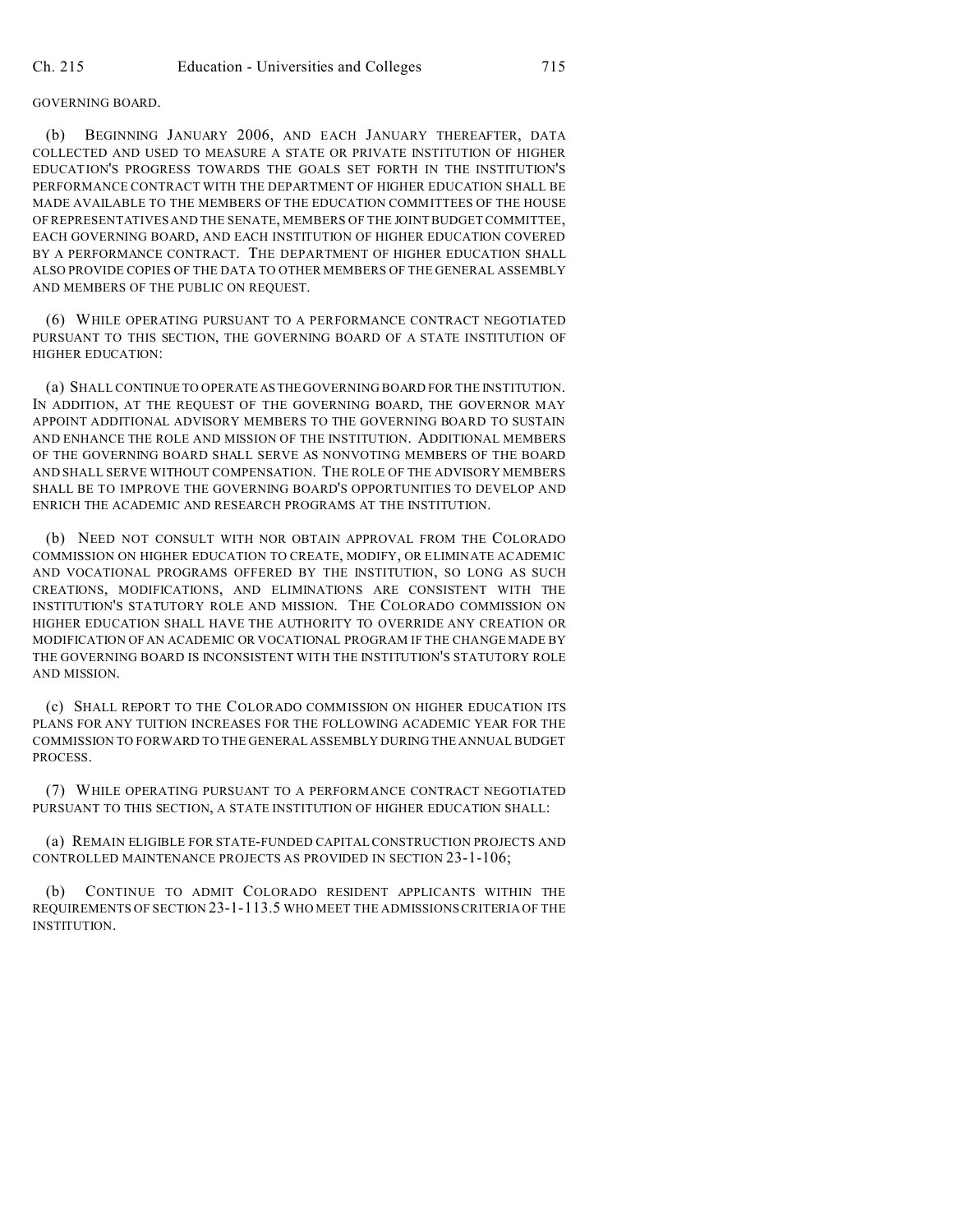(8) THE COLORADO COMMISSION ON HIGHER EDUCATION, IN CONSULTATION WITH THE GOVERNING BOARDS, SHALL CALCULATE THE AMOUNT OF UNFUNDED ENROLLMENT GROWTH. DURING THE PERIOD THAT A GOVERNING BOARD IS OPERATING PURSUANT TO A PERFORMANCE CONTRACT NEGOTIATED PURSUANT TO THIS SECTION, THE COLORADO COMMISSION ON HIGHER EDUCATION MAY REQUEST, AS PART OF THE ANNUAL BUDGET CYCLE, A GENERAL FUND APPROPRIATION FOR EACH GOVERNING BOARD FOR THE AMOUNT OF UNFUNDED ENROLLMENT GROWTH, TO THE

(9) THE COLORADO SCHOOL OF MINES, WHILE OPERATING UNDER A PERFORMANCE CONTRACT PURSUANT TO SECTION 23-41-104.6, MAY NEGOTIATE WITH THE COLORADO COMMISSION ON HIGHER EDUCATION FOR EXEMPTIONS CONSISTENT WITH THE PROVISIONS OF SUBSECTION (4) OF THIS SECTION.

EXTENT THAT THERE REMAINS AN AMOUNT OF ENROLLMENT GROWTH THAT IS

UNFUNDED FOR THE GOVERNING BOARD.

(10) WHILE A STATE INSTITUTION OF HIGHER EDUCATION IS OPERATING PURSUANT TO A PERFORMANCE CONTRACT NEGOTIATED PURSUANT TO THIS SECTION, THE GENERAL ASSEMBLY RETAINS THE AUTHORITY TO APPROVE TUITION SPENDING AUTHORITY FOR THE GOVERNING BOARD OF THE INSTITUTION.

**23-5-130. Governing boards - fee-for-service contracts - authorization.** (1) AS USED IN THIS SECTION, UNLESS THE CONTEXT OTHERWISE REQUIRES:

(a) "COMMISSION" SHALL HAVE THE SAME MEANING AS PROVIDED IN SECTION 23-18-102 (3).

(b) "DEPARTMENT" SHALL HAVE THE SAME MEANING AS PROVIDED IN SECTION 23-18-102 (4).

(c) "STATE INSTITUTION OF HIGHER EDUCATION" SHALL HAVE THE SAME MEANING AS PROVIDED IN SECTION 23-18-102 (10).

(2) BEGINNING JULY 1, 2005, THE GOVERNING BOARD OF A STATE INSTITUTION OF HIGHER EDUCATION MAY ANNUALLY NEGOTIATE A FEE-FOR-SERVICE CONTRACT WITH THE DEPARTMENT FOR THE DELIVERY OF HIGHER EDUCATION SERVICES BY THE INSTITUTION TO THE RESIDENTS OF THE STATE OF COLORADO. THESE SERVICES MAY INCLUDE, BUT NEED NOT BE LIMITED TO:

(a) EDUCATIONAL SERVICES IN RURAL AREAS OR COMMUNITIES IN WHICH THE COST OF DELIVERING THE EDUCATIONAL SERVICES IS NOT SUSTAINED BY THE AMOUNT RECEIVED IN STUDENT TUITION;

(b) BASIC SKILLS COURSES, AS DEFINED IN SECTION  $23-1-113$  (1) (b) (II) (A.7);

(c) EDUCATIONAL SERVICES ASSOCIATED WITH THE "POSTSECONDARY ENROLLMENT OPTIONS ACT", ARTICLE 35 OF TITLE 22, C.R.S.;

(d) EDUCATIONAL SERVICES ASSOCIATED WITH THE HIGH SCHOOL FAST TRACK PROGRAM PURSUANT TO SECTION 22-34-101, C.R.S.;

(e) EDUCATIONAL SERVICES REQUIRED OF THE COMMISSION TO MEET ITS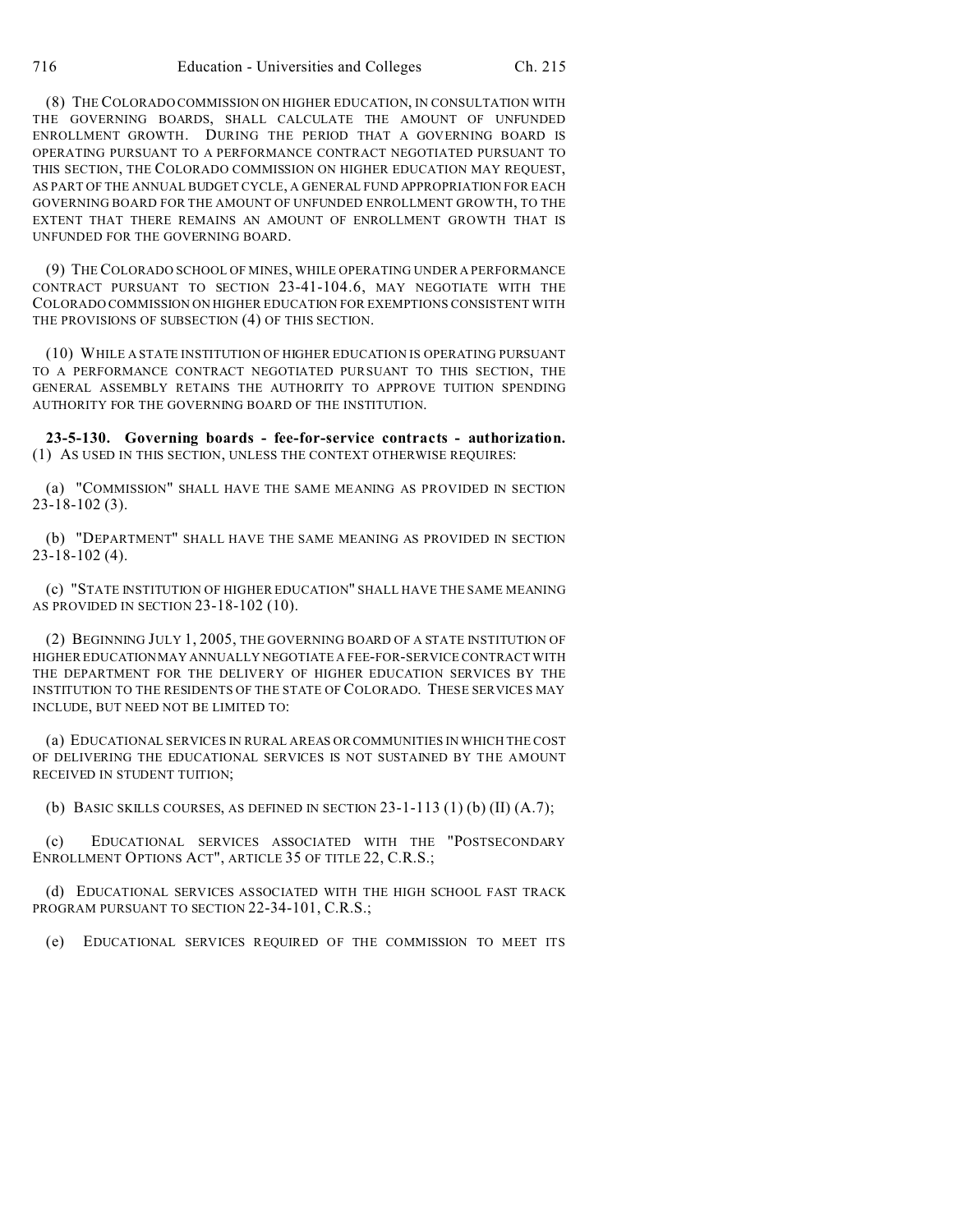OBLIGATIONS UNDER RECIPROCAL AGREEMENTS PURSUANT TO SECTION 23-1-112;

(f) GRADUATE SCHOOL SERVICES;

(g) EDUCATIONAL SERVICES THAT MAY INCREASE ECONOMIC DEVELOPMENT OPPORTUNITIES IN THE STATE, INCLUDING COURSES TO ASSIST STUDENTS IN CAREER DEVELOPMENT AND RETRAINING; AND

(h) SPECIALIZEDEDUCATIONAL SERVICES AND PROFESSIONAL DEGREES, INCLUDING BUT NOT LIMITED TO THE AREAS OF DENTISTRY, MEDICINE, VETERINARY MEDICINE, NURSING, LAW, FORESTRY, AND ENGINEERING.

(3) IT IS THE INTENT OF THE GENERAL ASSEMBLY THAT ANY INSTITUTION UNDER THE DIRECTION AND CONTROL OF A GOVERNING BOARD THAT ENTERS INTO A FEE-FOR-SERVICE CONTRACT FOR BASIC SKILLS COURSES NOT CHARGE A STUDENT MORE FOR A BASIC SKILLS COURSE THAN THE STUDENT WOULD OTHERWISE PAY PER CREDIT HOUR FOR ANY GENERAL EDUCATION COURSE.

**SECTION 4.** Article 1 of title 23, Colorado Revised Statutes, is amended BY THE ADDITION OF A NEW SECTION to read:

**23-1-109.7. Duties and powers of the commission with regard to the provision of educational services.** (1) BEGINNING JULY 1, 2005, THE COMMISSION SHALL BE RESPONSIBLE FOR ENSURING THE PROVISION OF SPECIFIC POSTSECONDARY EDUCATIONAL SERVICES IN THE STATE. THESE EDUCATIONAL SERVICES SHALL INCLUDE BUT NEED NOT BE LIMITED TO:

(a) EDUCATIONAL SERVICES IN RURAL AREAS OR COMMUNITIES IN WHICH THE COST OF DELIVERING SUCH SERVICES IS NOT SUSTAINED BY THE AMOUNT RECEIVED IN STUDENT TUITION;

(b) BASIC SKILLS COURSES, AS DEFINED IN SECTION 23-1-113 (1) (b) (II) (A.7);

(c) EDUCATIONAL SERVICES ASSOCIATED WITH THE "POSTSECONDARY ENROLLMENT OPTIONS ACT", ARTICLE 35 OF TITLE 22, C.R.S.;

(d) EDUCATIONAL SERVICES ASSOCIATED WITH THE HIGH SCHOOL FAST TRACK PROGRAM PURSUANT TO SECTION 22-34-101, C.R.S.;

(e) EDUCATIONAL SERVICES REQUIRED OF THE COMMISSION TO MEET ITS OBLIGATIONS UNDER RECIPROCAL AGREEMENTS PURSUANT TO SECTION 23-1-112;

(f) GRADUATE SCHOOL SERVICES;

(g) EDUCATIONAL SERVICES THAT MAY INCREASE ECONOMIC DEVELOPMENT OPPORTUNITIES IN THE STATE, INCLUDING COURSES TO ASSIST STUDENTS IN CAREER DEVELOPMENT AND RETRAINING; AND

(h) SPECIALIZED EDUCATIONAL SERVICES AND PROFESSIONAL DEGREES, INCLUDING BUT NOT LIMITED TO THE AREAS OF DENTISTRY, MEDICINE, VETERINARY MEDICINE, NURSING, LAW, FORESTRY, AND ENGINEERING.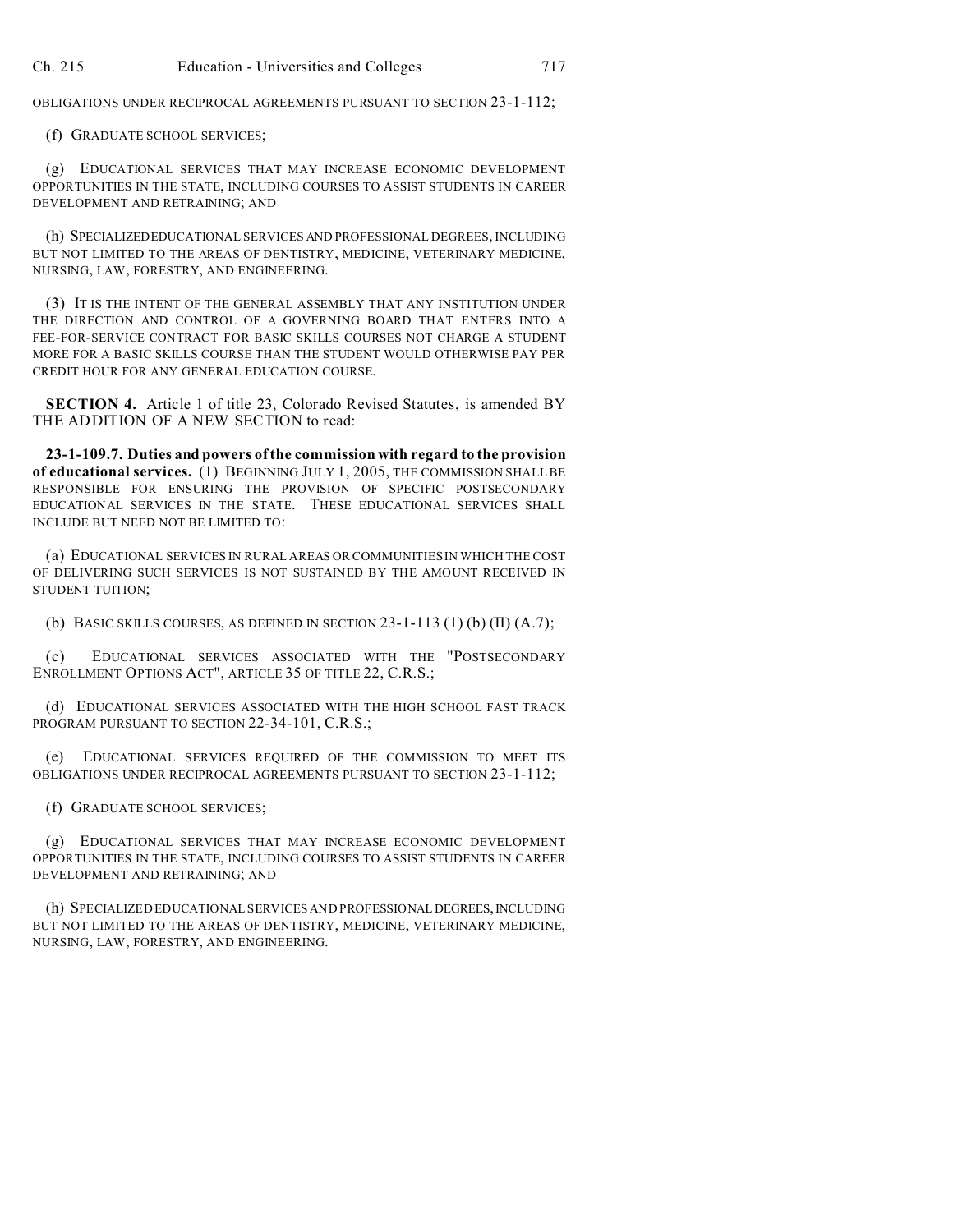(2) THE DEPARTMENT OF HIGHER EDUCATION ON BEHALF OF THE COMMISSION SHALL ANNUALLY ENTER INTO FEE-FOR-SERVICE CONTRACTS WITH ONE OR MORE GOVERNING BOARDS OF INSTITUTIONS OF HIGHER EDUCATION TO PROVIDE THE HIGHER EDUCATION SERVICES SPECIFIED IN SUBSECTION (1) OF THIS SECTION. THE DEPARTMENT OF HIGHER EDUCATION MAY CONTRACT WITH A GOVERNING BOARD OF AN INSTITUTION OF HIGHER EDUCATION ONLY TO THE EXTENT THAT THE CONTRACT REMAINS CONSISTENT WITH ANY CONTRACT ENTERED INTO PURSUANT TO SECTION 23-5-128 WITH THE GOVERNING BOARD.

(3) THE COMMISSION SHALL MAKE ANNUAL FUNDING RECOMMENDATIONS TO THE GENERAL ASSEMBLY AND THE GOVERNOR REGARDING THE FUNDING NECESSARY FOR THE DEPARTMENT OF HIGHER EDUCATION TO CONTRACT ON THE COMMISSION'S BEHALF FOR THE PROVISION OF HIGHER EDUCATION SERVICES IN THE STATE, INCLUDING BUT NOT LIMITED TO THE SERVICES SPECIFIED IN SUBSECTION (1) OF THIS SECTION. THE GENERAL ASSEMBLY SHALL ANNUALLY APPROPRIATE TO THE COMMISSION AN AMOUNT OF GENERAL FUND MONEYS TO CARRY OUT THE PURPOSES OF THIS SECTION.

**SECTION 5.** 23-1-113.3 (2) (a), Colorado Revised Statutes, is amended to read:

**23-1-113.3. Commission directive - basic skills courses.** (2) (a) Adams state college, Mesa state college, any local community college, and any community college governed by the state board for community colleges and occupational education may offer and receive course-reimbursement FEE-FOR-SERVICE CONTRACT payments from the state for basic skills courses, as defined in section 23-1-113 (1) (b) (II) (A.7).

**SECTION 6.** 24-1-114 (5) (b), Colorado Revised Statutes, is amended to read:

**24-1-114. Department of higher education - creation.** (5) (b) With respect to the Colorado commission on higher education and the universities, colleges, and boards specified in subsection (4) of this section, the executive director shall have only those powers, duties, and functions prescribed in article 1 of title 23, C.R.S.; EXCEPT THAT THE EXECUTIVE DIRECTOR OF THECOLORADO COMMISSION ON HIGHER EDUCATION IS AUTHORIZED TO NEGOTIATE, IMPLEMENT, AND MONITOR CONTRACTS, AS DESCRIBED IN SECTIONS 23-5-128 AND 23-5-129, C.R.S., WITH UNIVERSITIES, COLLEGES, AND BOARDS, IN CONSULTATION WITH THE COLORADO COMMISSION ON HIGHER EDUCATION.

**SECTION 7.** 23-1-104 (1) (a) (I) and (1) (d), Colorado Revised Statutes, are amended to read:

**23-1-104. Financing the system of postsecondary education - repeal.** (1) (a) (I) The general assembly shall make annual appropriations of general fund moneys, and of cash funds received from tuition income, pursuant to the provisions of section 23-1-103.5 AND OF CASH FUNDS EXEMPT THAT ARE ESTIMATED TO BE RECEIVED BY AN INSTITUTION, UNDER THE DIRECTION AND CONTROL OF THE GOVERNING BOARD, AS STIPENDS, AS DEFINED IN SECTION 23-18-102, as a single line item to each governing board for the operation of its campuses. consistent with the distribution percentages developed by the commission pursuant to section 23-1-105 (3). Except as otherwise provided in subsection (1.5) of this section, each governing board shall allocate said appropriations to the institutions under its control in the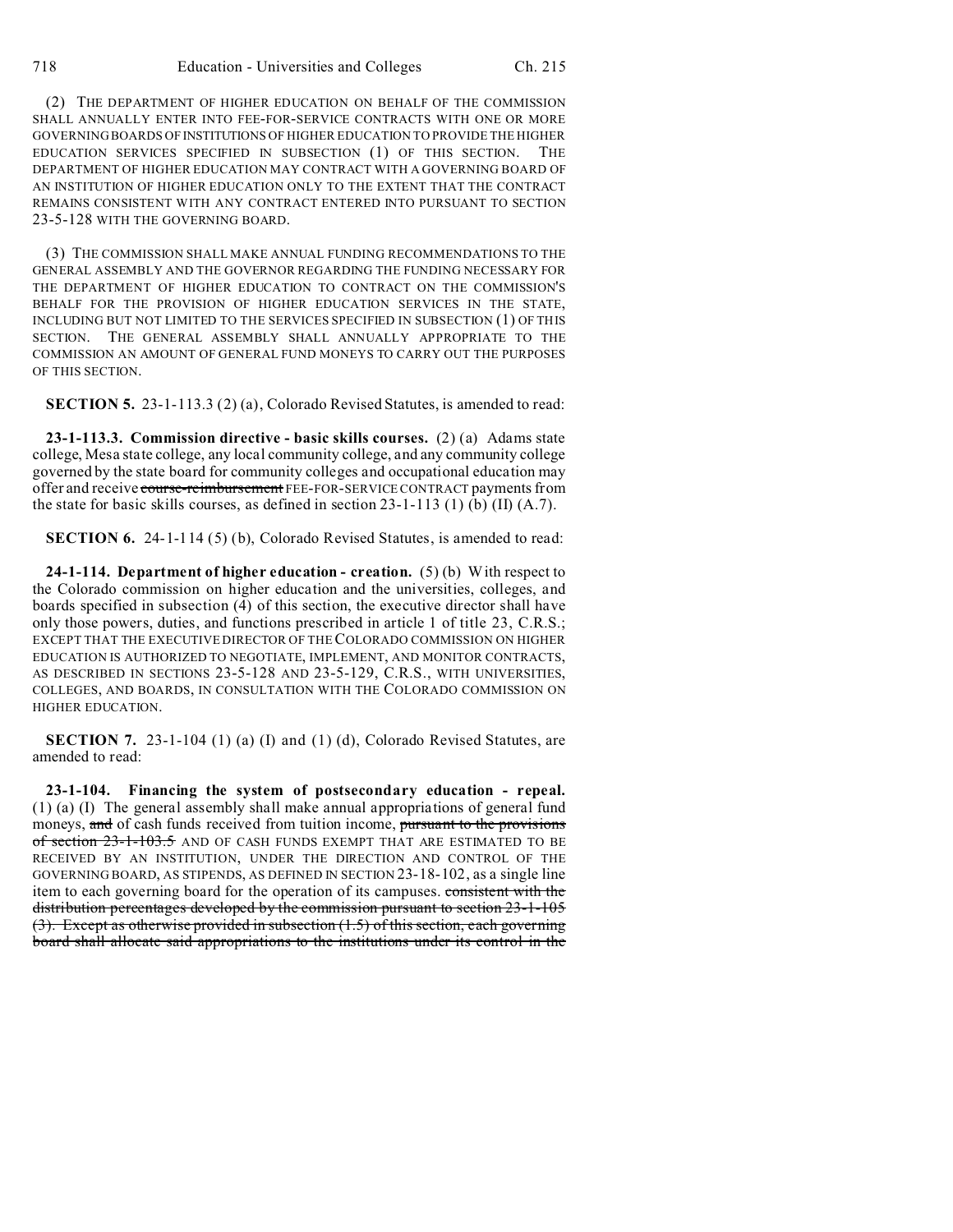manner deemed most appropriate by such governing board.

(d) The formulas established pursuant to this section shall exclude consideration of the programs authorized pursuant to article 15 of title 26, C.R.S.

**SECTION 8.** Article 5 of title 23, Colorado Revised Statutes, is amended BY THE ADDITION OF A NEW SECTION to read:

**23-5-101.7. Enterprise status of institutions of higher education.** (1) AS USED IN THIS SECTION, UNLESS THE CONTEXT OTHERWISE REQUIRES, "INSTITUTION OF HIGHER EDUCATION" OR "INSTITUTION" MEANS THE COLORADO STATE UNIVERSITY - PUEBLO, ADAMS STATE COLLEGE, MESA STATE COLLEGE, METROPOLITAN STATE COLLEGE OF DENVER, FORT LEWIS COLLEGE, WESTERN STATE COLLEGE OF COLORADO, THE UNIVERSITY OF NORTHERN COLORADO, COLORADO SCHOOL OF MINES, THE UNIVERSITY OF COLORADO, COLORADO STATE UNIVERSITY, AND ALL COMMUNITY COLLEGES GOVERNED BY THE STATE BOARD FOR COMMUNITY COLLEGES AND OCCUPATIONAL EDUCATION.

(2) AN INSTITUTION OF HIGHER EDUCATION, OR A GROUP OF INSTITUTIONS OF HIGHER EDUCATION THAT IS MANAGED BY A SINGLE GOVERNING BOARD, MAY BE DESIGNATED AS AN ENTERPRISE FOR THE PURPOSES OF SECTION 20 OF ARTICLE X OF THE STATE CONSTITUTION SO LONG AS THE GOVERNING BOARD OF THE INSTITUTION OR GROUP OF INSTITUTIONS RETAINS AUTHORITY TO ISSUE REVENUE BONDS ON BEHALF OF THE INSTITUTION OR GROUP OF INSTITUTIONS AND THE INSTITUTION OR GROUP OF INSTITUTIONS RECEIVES LESS THAN TEN PERCENT OF ITS TOTAL ANNUAL REVENUES IN GRANTS FROM ALL COLORADO STATE AND LOCAL GOVERNMENTS COMBINED. SO LONG AS IT IS DESIGNATED AS AN ENTERPRISE PURSUANT TO THE PROVISIONS OF THIS SECTION, AN INSTITUTION OR GROUP OF INSTITUTIONS SHALL NOT BE SUBJECT TO ANY OF THE PROVISIONS OF SECTION 20 OF ARTICLE X OF THE STATE CONSTITUTION.

(3) IN PLEDGING REVENUES FOR THE REPAYMENT OF REVENUE BONDS ISSUED ON BEHALF OF AN INSTITUTION OF HIGHER EDUCATION OR GROUP OF INSTITUTIONS OF HIGHER EDUCATION THAT IS DESIGNATED AS AN ENTERPRISE, THE INSTITUTION OR GROUP OF INSTITUTIONS MAY PLEDGE INTERNAL REVENUES ONLY IF THE INSTITUTION OR GROUP OF INSTITUTIONS:

(a) IS ACCOUNTED FOR SEPARATELY IN INSTITUTIONAL FINANCIAL RECORDS; AND

(b) ENGAGES IN THE TYPE OF ACTIVITIES THAT ARE COMMONLY CARRIED ON FOR PROFIT OUTSIDE THE PUBLIC SECTOR.

(4) (a) THE GOVERNING BOARD OF AN INSTITUTION OF HIGHER EDUCATION MAY, BY RESOLUTION, DESIGNATE AN INSTITUTION OF HIGHER EDUCATION OR GROUP OF INSTITUTIONS OF HIGHER EDUCATION MANAGED BY THE GOVERNING BOARD AS AN ENTERPRISE SO LONG AS THE INSTITUTION OR GROUP OF INSTITUTIONS MEETS THE REQUIREMENTS FOR AN ENTERPRISE STATED IN SUBSECTION (2) OF THIS SECTION. EXCEPT AS PROVIDED IN PARAGRAPH (b) OF THIS SUBSECTION (4), ANY SUCH ENTERPRISE DESIGNATION SHALL NOT TERMINATE, EXPIRE, OR BE RESCINDED AS LONG AS THE INSTITUTION OR GROUP OF INSTITUTIONS MEETS THE REQUIREMENTS FOR AN ENTERPRISE.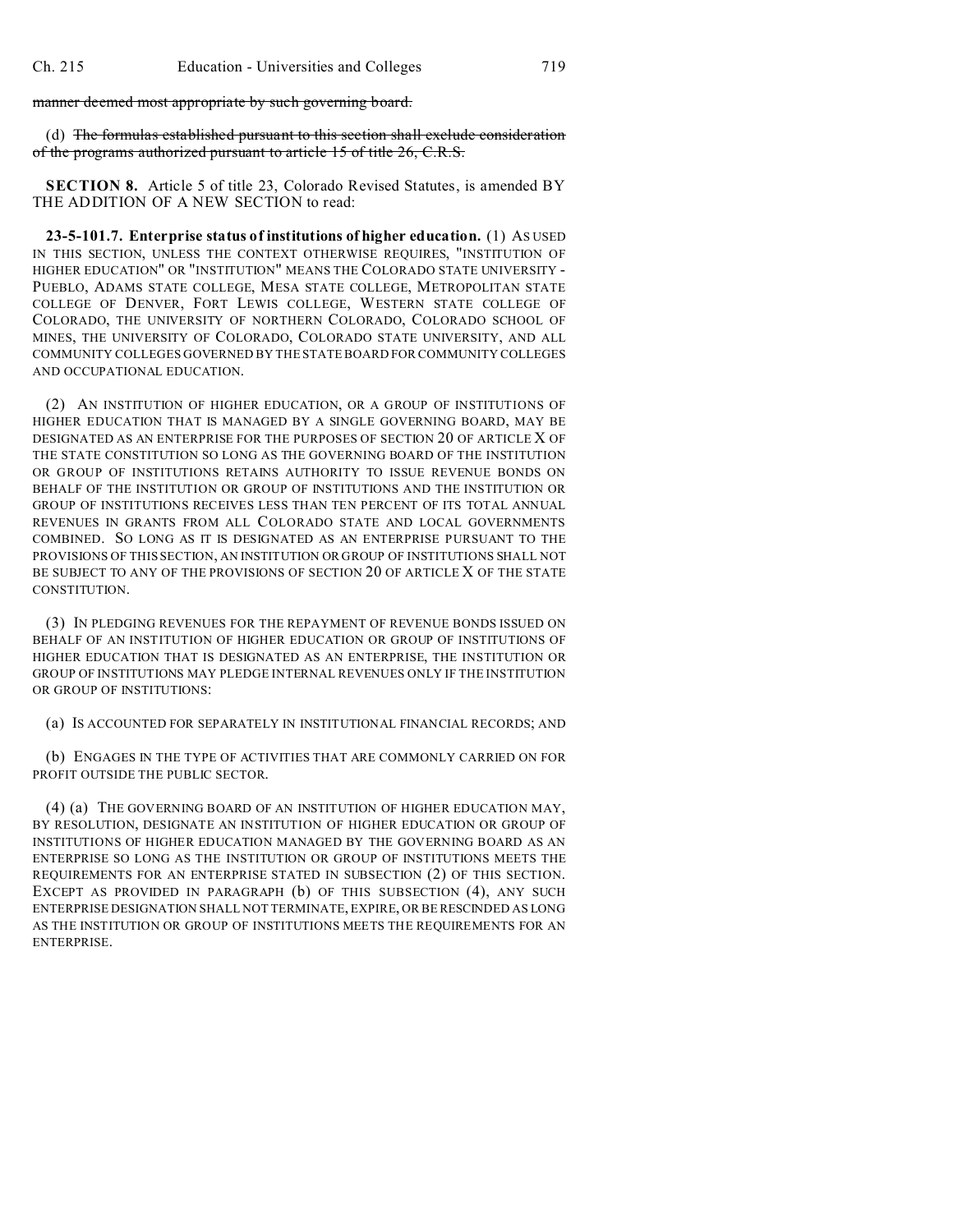(b) ALL RESOLUTIONS ADOPTED PURSUANT TO PARAGRAPH (a) OF THIS SUBSECTION (4) SHALL BE SUBMITTED BY THE ADOPTING GOVERNING BOARD TO THE OFFICE OF THE STATE AUDITOR IN THE FORM AND MANNER PRESCRIBED BY THE LEGISLATIVE AUDIT COMMITTEE. THE DESIGNATIONS SHALL BE REVIEWED BY THE OFFICE OF THE STATE AUDITOR TO DETERMINE WHETHER THE DESIGNATIONS ARE WITHIN THE AUTHORITY OFTHEADOPTING GOVERNING BOARD PURSUANT TO THE PROVISIONS OF THIS SECTION. THE LEGISLATIVE AUDIT COMMITTEE SHALL ALSO REVIEW THE DESIGNATIONS TO DETERMINE WHETHER THE DESIGNATIONS CONFORM WITH THE PROVISIONS OF THIS SECTION. THE OFFICIAL CERTIFICATE OF THE STATE AUDITOR AS TO THE FACT OF SUBMISSION OR THE DATE OF SUBMISSION OF A DESIGNATION AS SHOWN BY THE RECORDS OF THE OFFICE OF THE STATE AUDITOR, AS WELL AS TO THE FACT OF NONSUBMISSION AS SHOWN BY THE NONEXISTENCE OF SUCH RECORDS, SHALL BE RECEIVED AND HELD IN ALL CIVIL CASES AS COMPETENT EVIDENCE OF THE FACTS CONTAINED THEREIN. A DESIGNATION ADOPTED BY A GOVERNING BOARD OF AN INSTITUTION OR GROUP OF INSTITUTIONS OF HIGHER EDUCATION WITHOUT BEING SUBMITTED WITHIN TWENTY DAYS AFTER ADOPTION TO THE OFFICE OF THE STATE AUDITOR FOR REVIEW BY THE OFFICE AND BY THE LEGISLATIVE AUDIT COMMITTEE SHALL BE VOID.

(5) NOTWITHSTANDING ANY PROVISION OF SECTION 23-1-106 OR SECTION 24-75-303 (3), C.R.S., TO THE CONTRARY, THE GOVERNING BOARD OF AN INSTITUTION OF HIGHER EDUCATION OR GROUP OF INSTITUTIONS OF HIGHER EDUCATION THAT HAS BEEN DESIGNATED AS AN ENTERPRISE PURSUANT TO SUBSECTION (4) OF THIS SECTION SHALL HAVE THE EXCLUSIVE AUTHORITY TO APPROVE CASH FUNDED CAPITAL EXPENDITURES WITHIN THE INSTITUTION OR GROUP OF INSTITUTIONS FOR PROJECTS THAT ARE TO BE CONSTRUCTED, OPERATED, AND MAINTAINED SOLELY FROM STUDENT FEES, WHOLLY ENDOWED GIFTS AND BEQUESTS, RESEARCH BUILDING REVOLVING FUNDS, OR A COMBINATION OF SUCH SOURCES.

**SECTION 9.** 23-5-101.5 (2) (b) (II), Colorado Revised Statutes, is amended to read:

**23-5-101.5. Enterprise status of auxiliary facilities.** (2) As used in this article SECTION AND SECTIONS 23-5-101.7 TO 23-5-105.5:

(b) (II) "Grant" does not include:

(A) Any indirect benefit conferred upon an auxiliary facility, OR GROUP OF AUXILIARY FACILITIES OR AN INSTITUTION OR GROUP OF INSTITUTIONS from the state or any local government in Colorado, INCLUDING ANY INTEREST IN OR USE OF EXISTING FACILITIES OWNED, FUNDED, OR FINANCED BY THE GOVERNING BOARD OF AN INSTITUTION, THE STATE, OR ANY LOCAL GOVERNMENT IN COLORADO;

(B) Any revenues resulting from MARKET EXCHANGES SUCH AS rates, fees, assessments, TUITION, or other charges imposed by an auxiliary facility, OR GROUP OF AUXILIARY FACILITIES OR BY AN INSTITUTION OR GROUP OF INSTITUTIONS for the provision of goods or services by such auxiliary facility, GROUP OF AUXILIARY FACILITIES, INSTITUTION OR GROUP OF INSTITUTIONS, including SERVICES TO THE STATE OR A LOCAL GOVERNMENT IN COLORADO AND fees paid to the auxiliary facility OR GROUP OF AUXILIARY FACILITIES for internal services provided to the institution of higher education with which the auxiliary facility is associated;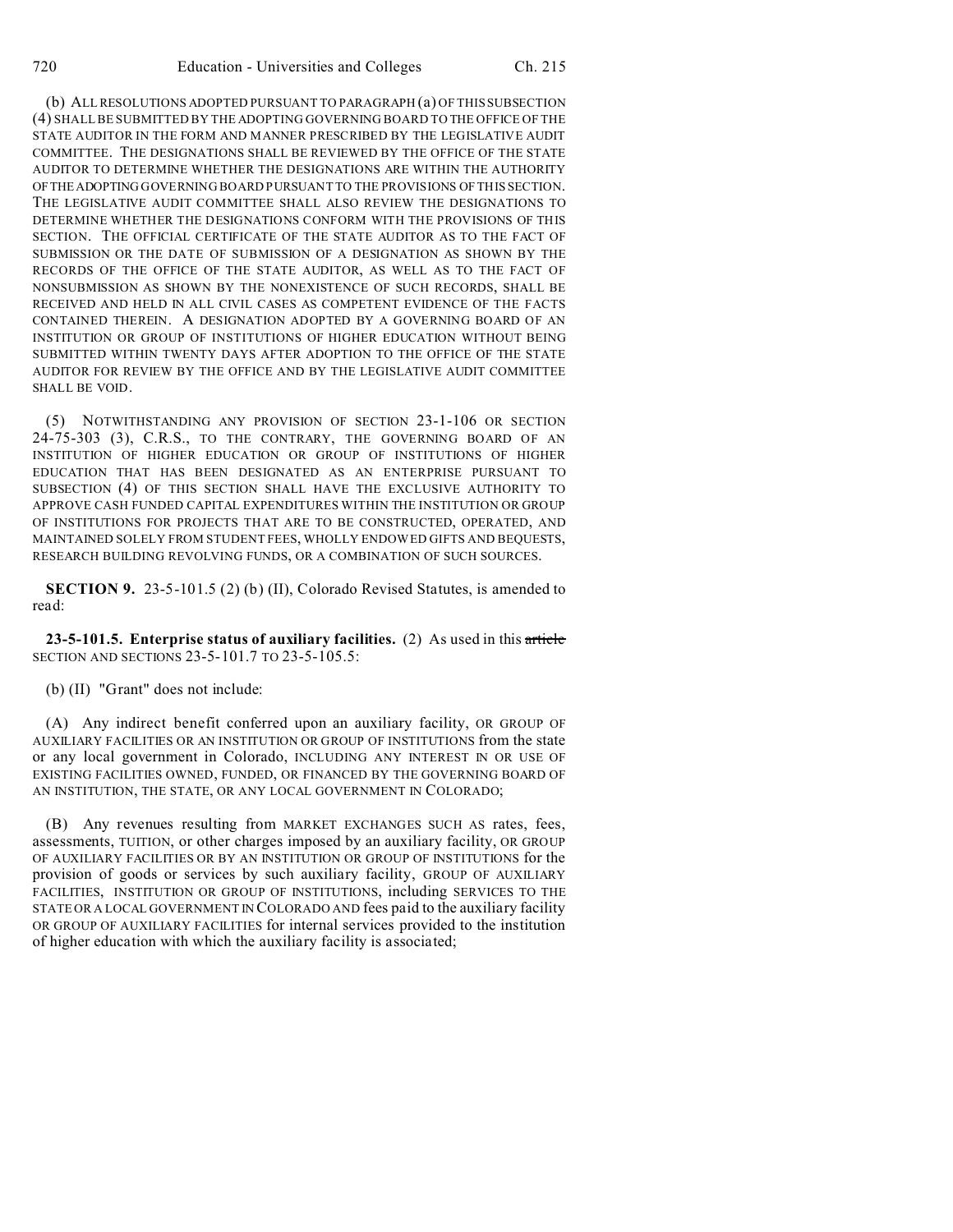(C) Any federal funds, regardless of whether such federal funds pass through the state or any local government in Colorado prior to receipt by an auxiliary facility, GROUP OF AUXILIARY FACILITIES, INSTITUTION, OR GROUP OF INSTITUTIONS;

(D) FEES RECEIVED BY AN INSTITUTION PURSUANT TO A FEE-FOR-SERVICE CONTRACT BETWEEN THE DEPARTMENT OF HIGHER EDUCATION AND THE INSTITUTION OR THE INSTITUTION'S GOVERNING BOARD;

(E) REVENUES RECEIVED BY AN INSTITUTION OR GROUP OF INSTITUTIONS THAT HAVE BEEN PAID ON BEHALF OF AN ELIGIBLE UNDERGRADUATE STUDENT FROM THE COLLEGE OPPORTUNITY FUND PURSUANT TO ARTICLE 18 OF THIS TITLE.

**SECTION 10.** 23-5-102, Colorado Revised Statutes, is amended to read:

**23-5-102. Funding for auxiliary facilities - institutions of higher education loans - bonds.** (1) For the purpose of obtaining funds for constructing, otherwise acquiring, and equipping auxiliary facilities for the use of students and employees at any state educational institution or any branch thereof OR FACILITIES FOR USE BY ANY INSTITUTION OR GROUP OF INSTITUTIONS THAT IS DESIGNATED AS AN ENTERPRISE PURSUANT TO SECTION 23-5-101.7 and for the acquisition of land for such purposes, the governing board of any state educational institution is authorized, after notification to the commission on higher education, to enter into contracts with any person, corporation, or state or federal government agency for the advancement of money for such purposes and providing for the repayment of such advancements with interest at a specified net effective interest rate.

(2) The governing body BOARD of any institution of higher education by resolution may issue revenue bonds on behalf of any auxiliary facility or group of auxiliary facilities OR ON BEHALF OF ANY INSTITUTION OR GROUP OF INSTITUTIONS managed by such governing body BOARD for the purpose of obtaining funds for constructing, otherwise acquiring, equipping, or operating such auxiliary facility or group of auxiliary facilities OR FOR FACILITIES FOR SUCH INSTITUTION OR GROUP OF INSTITUTIONS. Any bonds issued on behalf of any auxiliary facility or group of auxiliary facilities, other than housing facilities, dining facilities, recreational facilities, health facilities, parking facilities, research facilities which THAT are funded from a revolving fund, or designated enterprise auxiliary facilities listed in section 23-5-101.5 (4) may be issued only after approval by both houses of the general assembly either by bill or by joint resolution and after approval by the governor in accordance with section 39 of article V of the state constitution. THE GOVERNING BOARD OF AN INSTITUTION OR GROUP OF INSTITUTIONS THAT ISSUES BONDS ON BEHALF OF THE INSTITUTION OR GROUP OF INSTITUTIONS, WHICH IS DESIGNATED AS AN ENTERPRISE PURSUANT TO SECTION 23-5-101.7, SHALL FILE NOTICEOFSUCHISSUANCE WITH THE COLORADO COMMISSION ON HIGHER EDUCATION. Bonds issued pursuant to this subsection (2) shall be payable only from revenues generated by the auxiliary facility or group of auxiliary facilities OR BY THE INSTITUTION OR GROUP OF INSTITUTIONS on behalf of which such bonds are issued; except that, subject to section  $23-1-123$  (5) (a) (III) and (5) (b) (II), revenues generated by a designated enterprise auxiliary facility that is associated with the university of Colorado may be pledged for the repayment of bonds issued by another designated enterprise auxiliary facility which THAT is not part of the same enterprise. Such bonds shall be issued in accordance with the provisions of section 23-5-103 (2).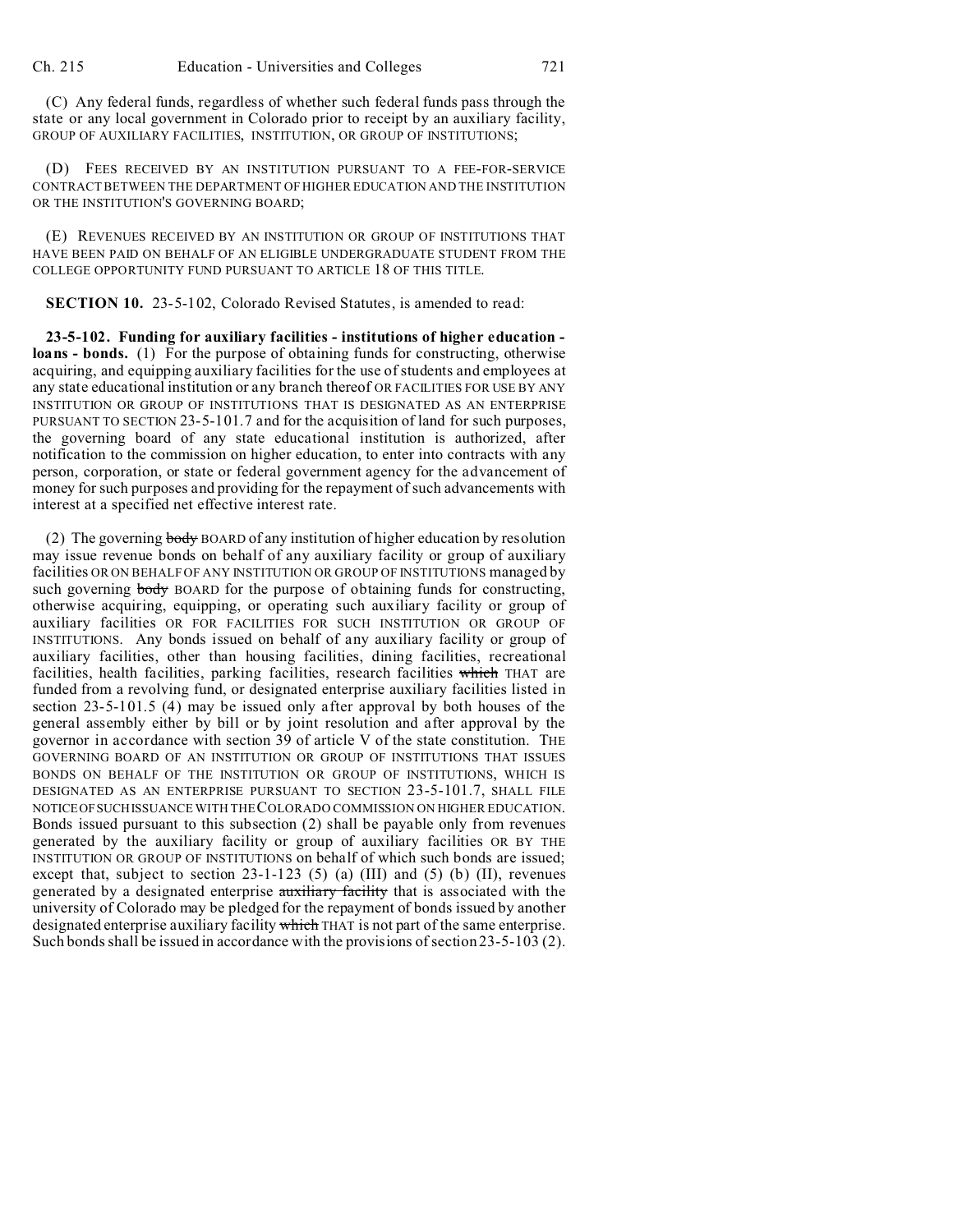The termination, rescission, or expiration of the enterprise designation of any auxiliary facility or group of auxiliary facilities pursuant to section 23-5-101.5 (3) OR OF ANY INSTITUTION OR GROUP OF INSTITUTIONS shall not adversely affect the validity of or security for any revenue bonds issued on behalf of such ANY auxiliary facility or group of auxiliary facilities OR ON BEHALF OF ANY INSTITUTION OR GROUP OF INSTITUTIONS.

**SECTION 11.** 23-5-103 (1), Colorado Revised Statutes, is amended to read:

**23-5-103. Pledge of income.** (1) The governing board of any one or more state educational institutions, including, but not limited to, the state colleges under the control and operation of their respective boards of trustees, which THAT enters into such a contract for the advancement of moneys is authorized, in connection with or as a part of such contract, to pledge the net income derived or to be derived from such land or facilities so constructed, acquired, and equipped as security for the repayment of the moneys advanced therefor, together with interest thereon, and for the establishment and maintenance of reserves in connection therewith; and, for the same purpose, any such governing board is also authorized, subject to the limitations specified in section 23-1-123 (5), to pledge the net income derived or to be derived from other auxiliary facilities which are not individually designated as enterprises and which FACILITIES THAT ARE INCLUDED IN A DESIGNATED ENTERPRISE OR, IF NOT INCLUDED, OTHER FACILITIES THAT are not acquired and not to be acquired with moneys appropriated to the institution by the state of Colorado, and to pledge the net income, fees, and revenues derived from such sources, if unpledged, or, if pledged, the net income, fees, and revenues currently in excess of the amount required to meet principal, interest, and reserve requirements in connection with outstanding obligations to which such net income, fees, and revenues have theretofore been pledged. If the contract for the advancement of moneys is entered into by the university of Colorado on behalf of a designated enterprise auxiliary facility that is associated with the university of Colorado, the board of regents is authorized to pledge only the net income, including fees and revenues derived or to be derived from the designated enterprise auxiliary facility and any other designated enterprise auxiliary facilities.

**SECTION 12.** 24-77-102 (16) (b), Colorado Revised Statutes, is amended BY THE ADDITION OF A NEW SUBPARAGRAPH to read:

**24-77-102. Definitions - repeal.** As used in this article, unless the context otherwise requires:

(16) (b) "State" does not include:

(I.5) AN INSTITUTION OR GROUP OF INSTITUTIONS OF HIGHER EDUCATION THAT HAS BEEN DESIGNATED AS AN ENTERPRISE PURSUANT TO SECTION 23-5-101.7, C.R.S.;

**SECTION 13.** 24-36-120 (4), Colorado Revised Statutes, is amended to read:

**24-36-120. Authority to assess transaction fees.** (4) The state treasurer shall not assess a fee for an eligible transaction involving any of the following funds:

(a) The state education fund created in section 17 (4) of article IX of the state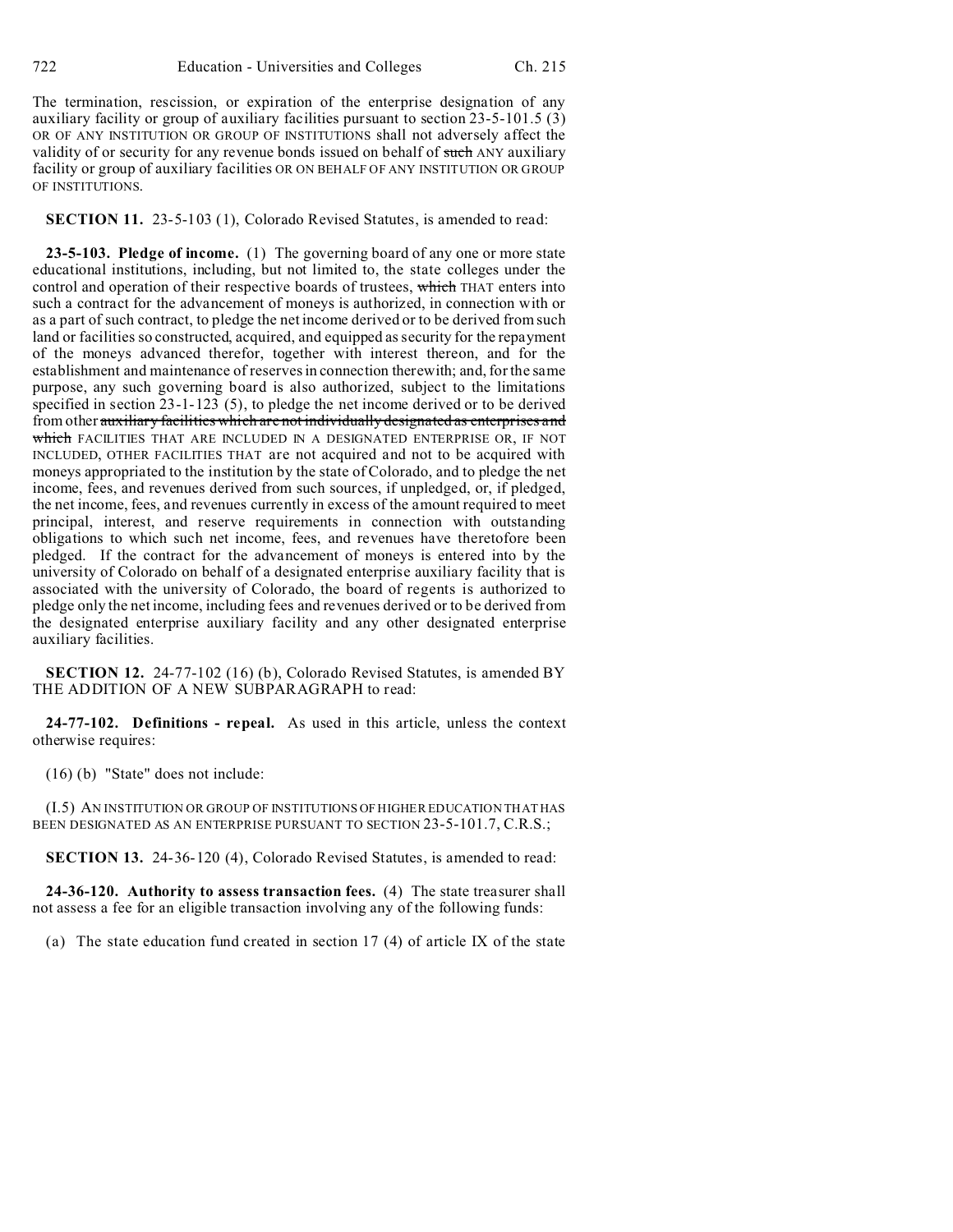constitution;

(b) The highway users tax fund created in section 43-4-201, C.R.S.;

(c) The great outdoors Colorado trust fund created in section 2 of article XXVII of the state constitution;

(d) The public school fund described in section 3 of article IX of the state constitution;

(e) The old age pension fund created in section 1 of article XXIV of the state constitution; and

(f) Any other fund against which the assessment of a fee would be contrary to the state constitution; AND

(g) THE COLLEGE OPPORTUNITY FUND CREATED IN ARTICLE 18 OF TITLE 23, C.R.S.

**SECTION 14. Repeal.** 23-41-104.6 (7), Colorado Revised Statutes, is repealed as follows:

**23-41-104.6. Performance contract - authorization - operations.** (7) During the period that the Colorado school of mines operates pursuant to the performance contract negotiated pursuant to this section, the general assembly shall make annual appropriations of general fund moneys as a single block grant for the support of resident students who are enrolled in the institution. Notwithstanding the provisions of section 23-1-105 and the distribution formula established by the Colorado commission on higher education, the commission and the board of trustees for the Colorado school of mines shall annually negotiate adjustments in said annual block grant appropriation of general fund moneys, taking into account the variety of factors affecting the level of costs incurred and the level of funding received by the Colorado school of mines.

**SECTION 15. Repeal.** 23-1-104 (1.5) and (2) and 23-1-105 (2) and (3), Colorado Revised Statutes, are repealed.

**SECTION 16. Appropriations in long bill to be adjusted.** (1) For the implementation of this act, appropriations made in the annual general appropriation act to the department of higher education, governing boards and local district junior colleges, regents of the university of Colorado, governing board and general campuses, general fund and tuition allocation, for the fiscal year beginning July 1, 2004, shall be adjusted as follows:

(a) The general fund appropriation shall be reduced by four million five hundred thousand dollars (\$4,500,000).

(b) The cash funds appropriation shall be increased by four million five hundred thousand dollars (\$4,500,000). Said sum shall be from tuition.

**SECTION 17. Severability.** If any provision of this act or the application thereof to any person or circumstance is held invalid, such invalidity shall not affect other